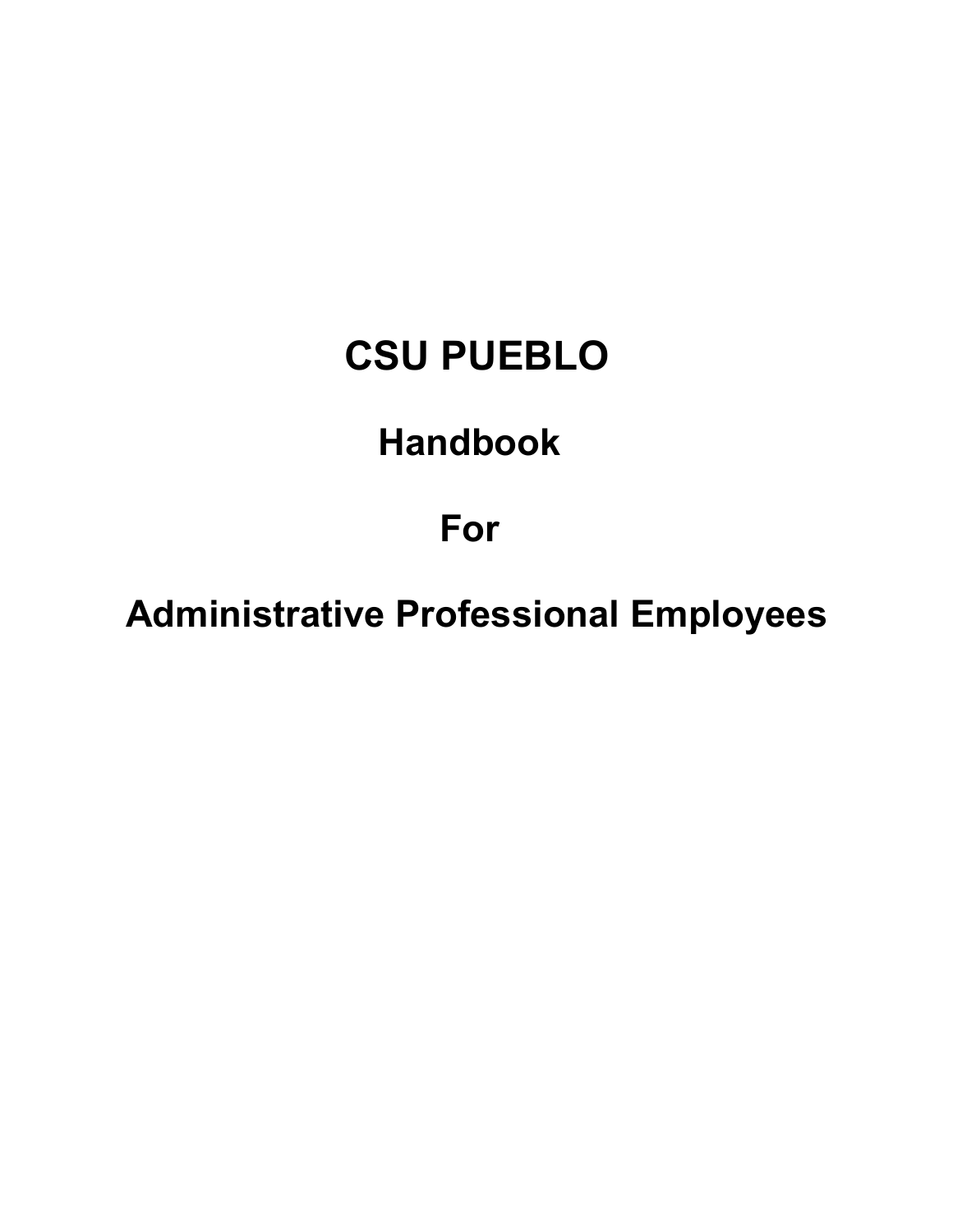## **CSU PUEBLO Handbook** for **Administrative Professional** Employees

**Table of Contents** 

### **PREFACE**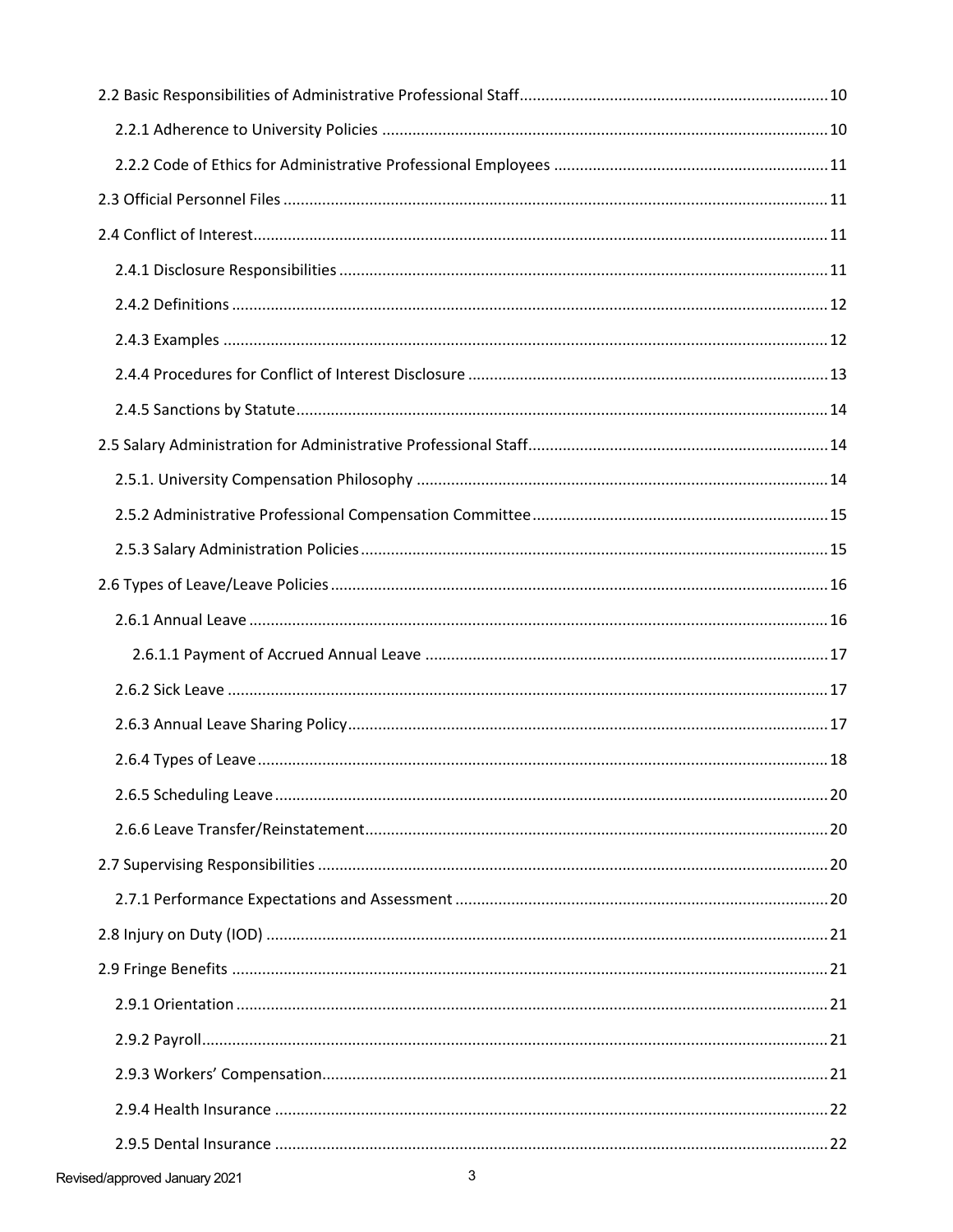| 3.2 Policy on Discrimination, Protected Class Harassment, Sexual Misconduct, Intimate Partner28 |  |
|-------------------------------------------------------------------------------------------------|--|
|                                                                                                 |  |
|                                                                                                 |  |

**APPENDIX A CSU Pueblo FMLA Policy**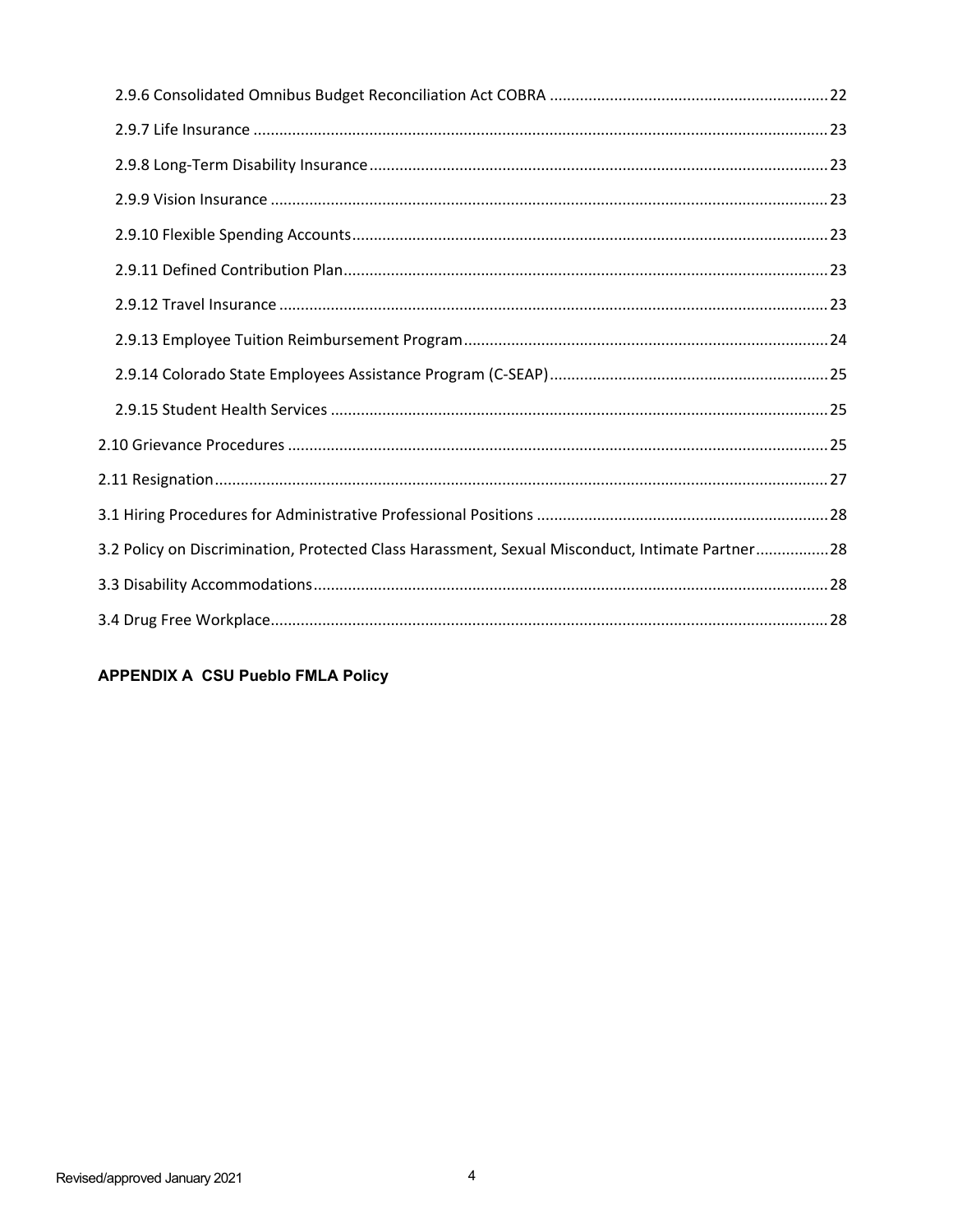#### **PREFACE**

**Administrative Professional employees are defined as personnel who are officers and directors of administrative departments, personnel appointed by the Governing Board as officers of the Board, all such professional assistants to these officials whose appointments are by Board action, and administrative employees who do not have an academic rank or title. Administrative Professional positions are positions that are exempt from the State Personnel System under Colorado statutes, but are not academic faculty positions. The classification of a particular position as an Administrative Professional position must be coordinated with Human Resources.**

**The policies and procedures outlined in the** *Handbook for Administrative Professional Employees*  **(hereinafter referred to as Handbook) are for your information and guidance as a Colorado State University Pueblo (CSU Pueblo) employee. Please become familiar with the policies of the institution of which you are a part and keep this Handbook conveniently available for reference. The policies and procedures contained in this Handbook may be amended at any time with approval from the Board of Governors, consistent with the procedures described in the Handbook. This handbook is approved by the Board of Governors of the Colorado State University System (hereinafter referred to as "the Board").**

**The Board has delegated certain personnel powers to the President, and the President has further delegated certain of these personnel powers to other officers of the University. All references in the** *Handbook* **to the authority of the Board and/or the President shall be deemed to include such delegations. However, the Board, may, from time to time, elect to exercise any personnel power delegated to the President (and which may have been further delegated to the Provost and vice presidents).**

**All commitments and obligations of CSU Pueblo and the Board contained in this** *Handbook* **are**  contingent upon the availability of state funds and are subject to Article XI, Sections 1 and 3 of the **Constitution of the State of Colorado. Thus, commitment of employment beyond the current fiscal year is contingent upon sufficient appropriations of funds from the legislature. Such commitment without that contingency would be an unconstitutional pledge against the credit of the state made without spending authorization of the Colorado General Assembly.**

*Disclaimer: The employment policies and procedures outlined in the Handbook for Administrative Professional Employees are developed and maintained at the pleasure of CSU Pueblo and may be changed at any time. Any statement made in the Handbook shall not constitute a contract of employment between CSU Pueblo and any employee. Employment with CSU Pueblo as an Administrative Professional Employee is at will and may be terminated by either the employer or employee at any time and for any reason. No manager, supervisor, department chair, Dean, Director or representative of CSU Pueblo may make any contract, promise, or commitment contrary to those guidelines outlined in this handbook. Therefore, any alleged contract, promise, or commitment made by any of the foregoing identified individuals shall be unenforceable. The information contained herein is provided as a public service with the understanding that CSU Pueblo makes no warranties, either expressed or implied, concerning the accuracy, completeness, reliability, or suitability of the information. Nor does CSU Pueblo warrant that the use of this information is free of any claim of copyright infringement.*

#### **NOTICE OF NON-DISCRIMINATION**

CSU Pueblo is an affirmative action/equal opportunity institution. It encourages diversity and provides equal opportunity in education, employment, all of its programs and activities, and the use of its facilities. The University takes affirmative action to employ qualified women, racial/ethnic minorities, protected veterans, and individuals with disabilities. Colorado State University Pueblo does not discriminate on the basis of age, citizenship, creed, color, disability, gender, gender expression, gender identity, genetic information, national origin or ancestry, pregnancy, race, religion, sex, sexual orientation, veteran status, or because an individual has inquired about, discussed, or disclosed their own pay or the pay of another employee or applicant.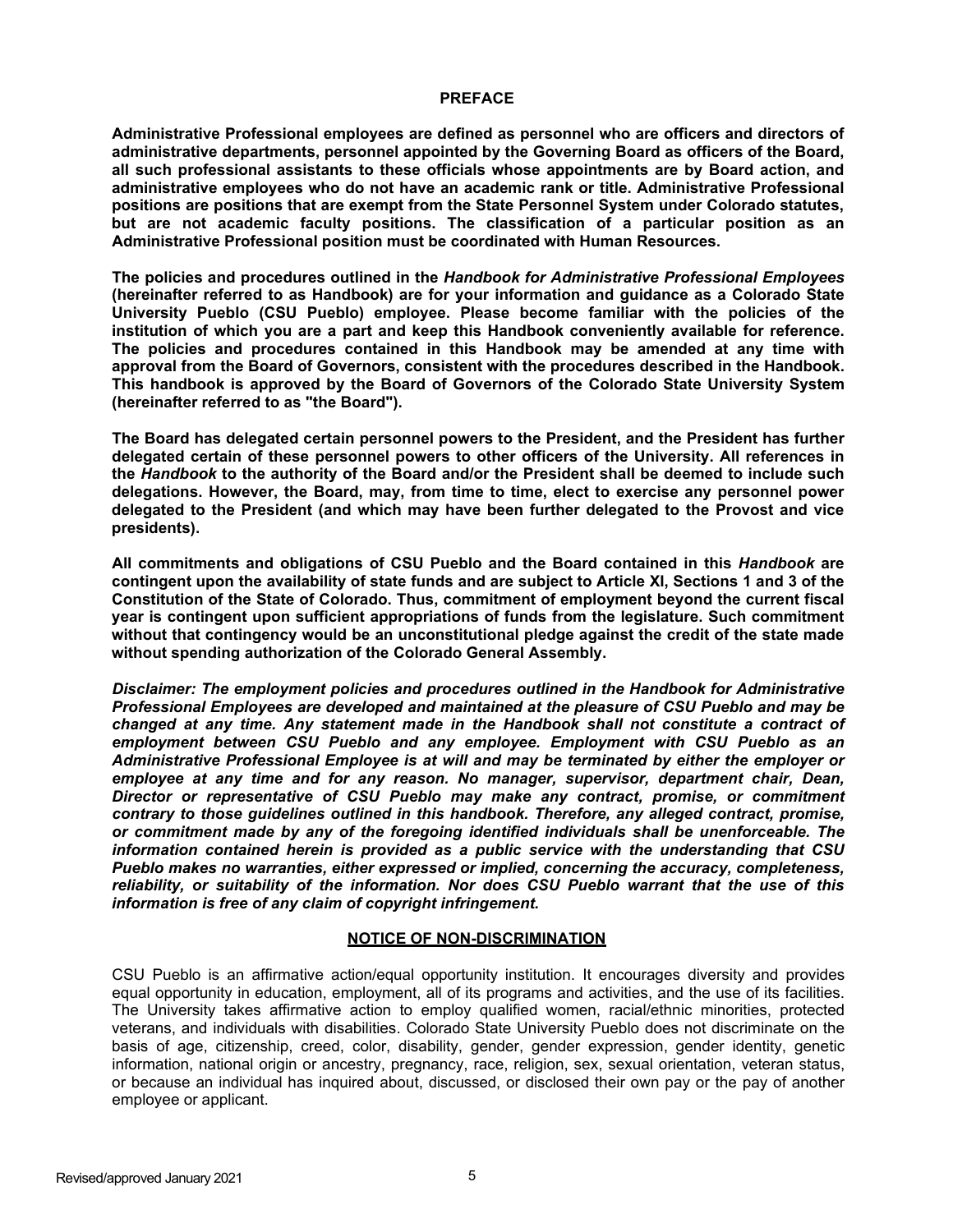The Office of Institutional Equity's Director & Title IX Coordinator is responsible for addressing compliance with federal, state, and local laws pertaining to nondiscrimination, civil rights, access, and equity. For any inquiries or concerns regarding discrimination or protected class harassment, or further information, please contact the Director & Title IX Coordinator in the Office of Institutional Equity, Josh Ernst Administration Building, 2200 Bonforte Boulevard, Room 304, Pueblo, Colorado 81001, (719) 549-2210. Individuals with non-academic disability related concerns should contact the University's ADA/504 Coordinator, who is also the University's Human Resources Director at (719) 549-2441, Administration Building, Room 306.

#### **Protected Characteristics**

age, citizenship, creed, color, disability, gender, gender expression, gender identity, genetic information, national origin or ancestry, pregnancy, race, religion, sex, sexual orientation, veteran status, or because they have inquired about, discussed, or disclosed their own pay or the pay of another employee or applicant, or any other characteristic protected by the University's Non-Discrimination Statement.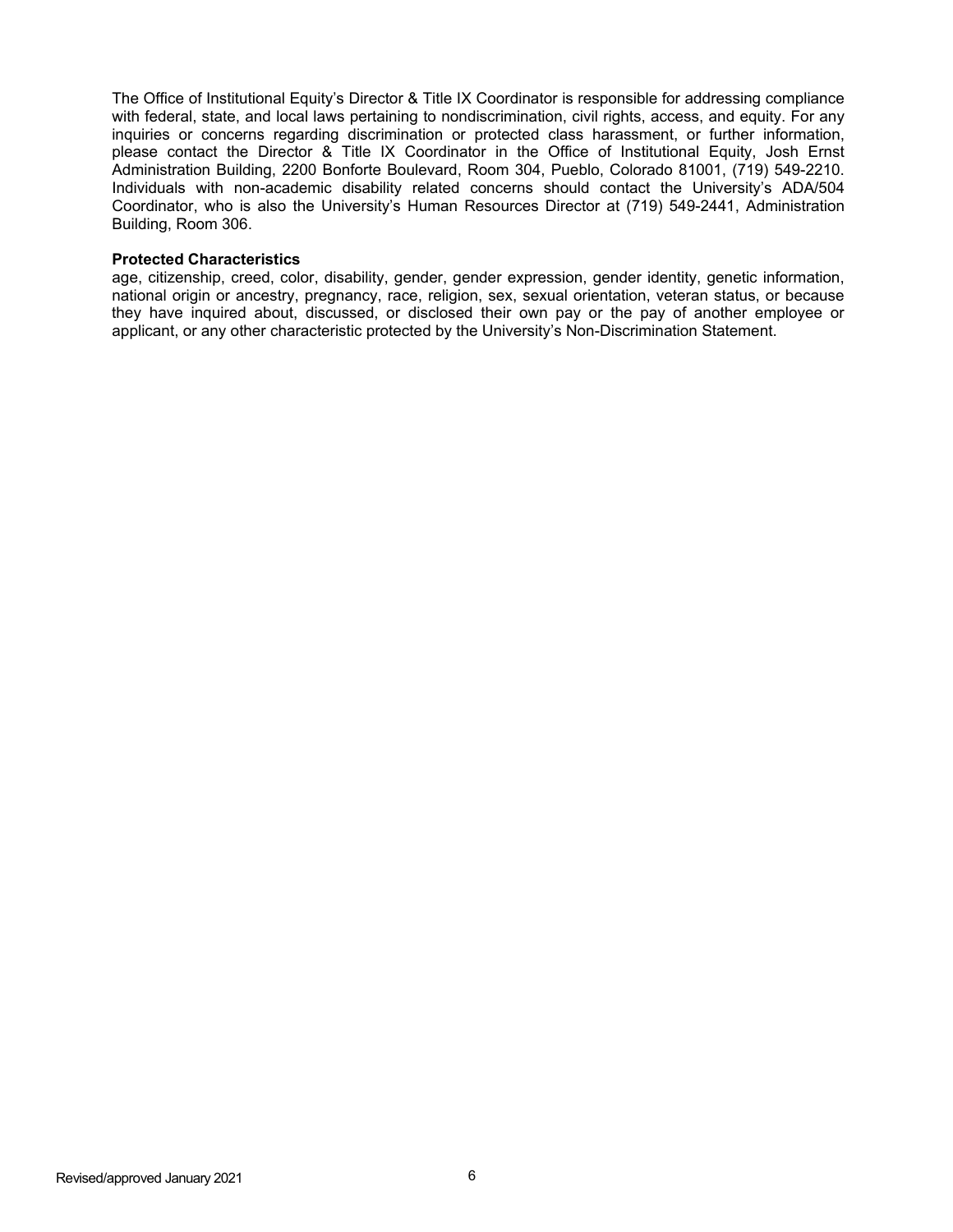#### **CHAPTER 1 HISTORY, MISSION, GENERAL ADMINISTRATION**

#### <span id="page-6-0"></span>**1.1 History**

CSU Pueblo has served the changing needs of the citizens of Colorado for more than sixty years.

In 1933, the institution was incorporated as The Southern Colorado Junior College. Classes took place on the top floor of the Pueblo County Courthouse. The "Class of '35" graduated seventeen students. In 1936, the Colorado Fuel and Iron Corporation donated the first building on the Orman Avenue campus site. One year later, local citizens decided to support the institution with county taxes; they organized the Pueblo County Junior College District, and the institution was renamed Pueblo Junior College (PJC). In 1951, PJC became the first accredited junior college in Colorado. In 1952, the name was changed to Pueblo College.

A decade later, Colorado's General Assembly enacted legislation, effective in 1963, changing the name to Southern Colorado State College and making SCSC a four-year baccalaureate institution to be governed by the Board of Trustees of State Colleges. Southern Colorado State College received accreditation in 1966.

By then, four buildings had been erected on the new campus north of Pueblo's Belmont residential district. On July 1, 1975, the state legislature granted the institution university status. Three years later, the State Board of Agriculture assumed governance for the University of Southern Colorado.

On July 1, 1985 the State Board of Agriculture created the Colorado State University System including the University of Southern Colorado, Colorado State University, and Fort Lewis College. In spring 2002 the General Assembly passed legislation renaming the university CSU Pueblo and defining its statutory mission as follows:

CSU Pueblo is a major regional educational resource for economic growth, cultural enrichment, and social development to enhance the quality of life of Colorado's citizens. As such, the university is committed to community and regional involvement, and addressing the economic, social, cultural, and educational development concerns in southern Colorado and the state in general. Engagement in the region is a distinctive, fundamental purpose of the University and provides students with additional opportunities for leadership development, career preparation, and public service. Designated as a Hispanic Serving Institution by the federal government, CSU Pueblo has a particular commitment to serve as an educational resource to the Latino communities of Pueblo and southern Colorado, providing access to higher education and assistance in addressing economic and social problems.

#### **1.1.1 Accreditation**

CSU Pueblo is accredited at the bachelor and master's levels by the Higher Learning Commission. Such accreditation was reaffirmed in June 2017.

#### <span id="page-6-3"></span><span id="page-6-2"></span><span id="page-6-1"></span>**1.2 Mission**

#### **1.2.1 Statutory Mission and Role**

There is hereby established a university at Pueblo, to be known as Colorado State University-Pueblo which shall be a regional, comprehensive university with moderately selective admissions standards. The University shall offer a broad array of baccalaureate programs with a strong professional focus and a firm grounding in the liberal arts and sciences. The University shall also offer a limited number of graduate programs (CRS 23-31.5-101).

#### <span id="page-6-4"></span>**1.2.2 Institutional Mission**

CSU Pueblo is committed to excellence, setting the standard for regional comprehensive universities in teaching, research, and service by providing leadership and access for its region while maintaining its commitment to diversity (adopted April, 2005, and reaffirmed fall 2015).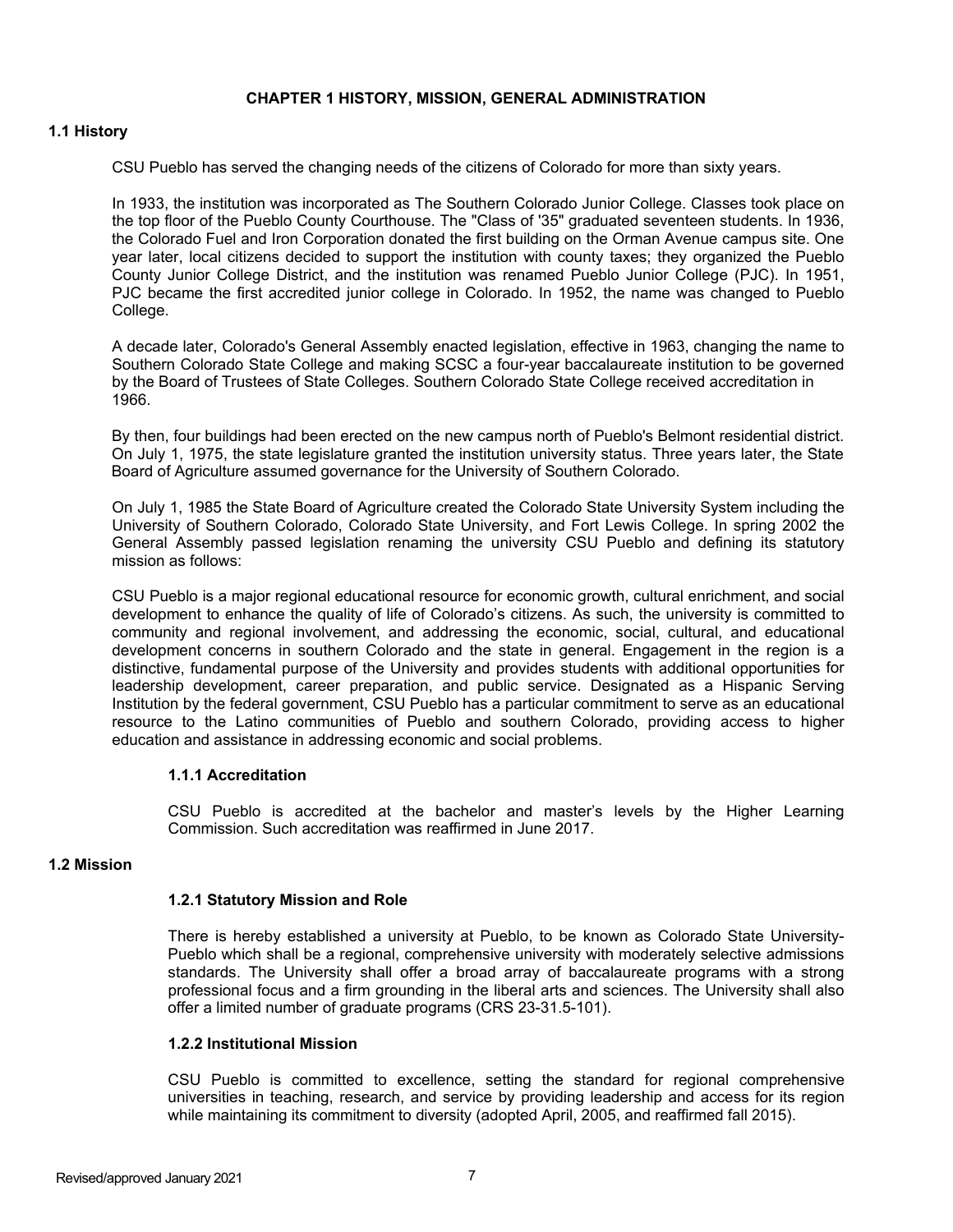#### **1.2.3 Institutional Goals and Priorities**

In fulfilling its basic mission, the University regularly establishes long-range and short-term goals. The University is guided in this process by its Strategic Plan. Information on institutional goals and priorities is available in the current strategic plan available on the University website.

#### <span id="page-7-2"></span><span id="page-7-1"></span><span id="page-7-0"></span>**1.3 General Governance**

#### **1.3.1 The Board of Governors of the Colorado State University System (Board)**

Under the state constitution and statutes, the general supervision of the University is vested in the Board of Governors of the Colorado State University System, which is the governing body of the University. The Board is the employer of University employees. The Board establishes policies for Administrative Professional employees as set forth in this Handbook for Administrative Professional Employees or in other documents, policies, or resolutions duly adopted by the Board.

#### **1.3.1.1 Meetings of the Board of Governors**

Information on Board meetings is available in the Office of the President or from the CSU System website.

#### <span id="page-7-4"></span><span id="page-7-3"></span>**1.3.2 Colorado State University System**

The Board governs the Colorado State University System, which is administered by a chancellor. Information about the CSU System, including Board policies affecting CSU Pueblo, is available in the Office of the President and from the CSU System's website.

#### <span id="page-7-5"></span>**1.3.3 Colorado Commission on Higher Education (CCHE)**

The CCHE holds statutory responsibility for coordinating higher education's governing boards.

The CCHE Policy Manual, available in the University Library and in the offices of the Provost and the President, contains all commission policies and procedures. Visit the CCHE website for more information.

#### **1.3.3.1 Meetings of the CCHE**

Information on CCHE meetings is available in the Office of the Provost. Additional information is available on the CCHE website.

#### <span id="page-7-7"></span><span id="page-7-6"></span>**1.4 Organizational Chart**

A current organizational chart, which may be amended from time to time without Board approval to reflect modifications implemented and authorized by the President, can be found on the University website.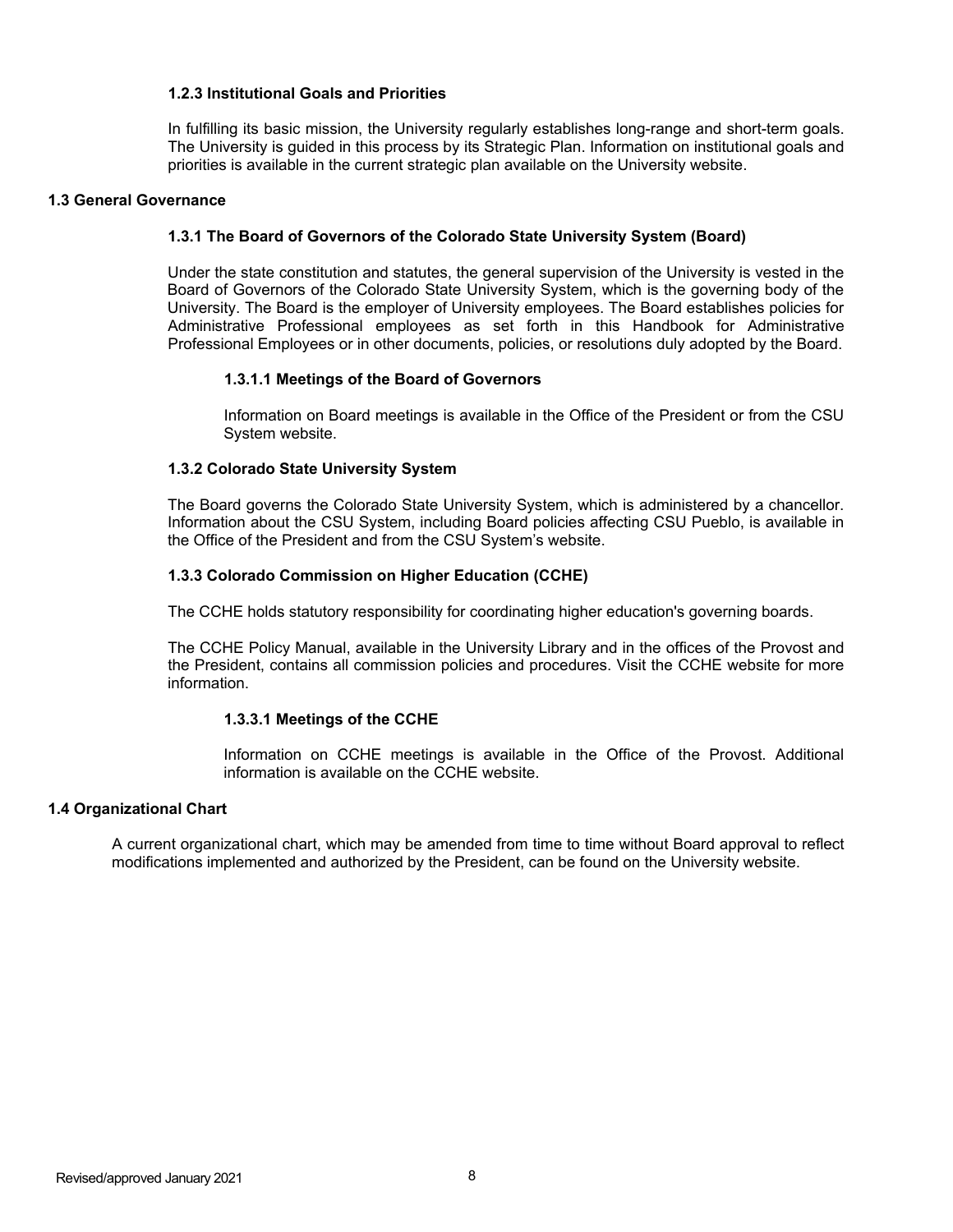#### **CHAPTER 2 ADMINISTRATIVE PROFESSIONAL PERSONNEL POLICIES**

This chapter becomes a part of every Administrative Professional's employment except to the extent that an individual Administrative Professional appointment is modified by mutual agreement in a specific provision. This chapter is the official statement of policies, obligations, responsibilities, rights, and privileges pertaining to Administrative Professional staff. Other University policies related to Administrative Professional employment are incorporated by reference into this chapter as so indicated. All Administrative Professional staff are required to be familiar with and abide by the terms and provisions of this chapter as a condition of their employment with the University. These policies are also available on the University website.

#### <span id="page-8-0"></span>**2.1 Administrative Professional Terms of Employment**

All employment as an Administrative Professional is at-will. Full-time or part-time at-will employment is solely within the discretion of the University and may be terminated by the University or the employee at any time, with or without cause.

<span id="page-8-1"></span>This Handbook provides for the general terms and conditions of an employee's appointment while employed at CSU Pueblo. Specific terms and conditions, such as salary and type of appointment, will be communicated separately to the employee in writing.

#### **2.1.1 Types of Appointments**

<span id="page-8-2"></span>Administrative appointments provide employment that is solely within the discretion of the University, with the exception of senior level administrators, and may be terminated by the University or employee at any time. Appointments may be regular full-time, regular part-time, , or interim. The duties, hours of work, and benefits eligibility of Administrative Professional positions may be changed at any time at the discretion of the University.

#### **2.1.1.1 Regular Full-time Administrative Professional Appointments**

Regular full-time Administrative Professional appointments are those Administrative Professional positions whose customary, regular authorized work schedules require forty (40) or more hours in a workweek. These positions are benefits eligible.

#### <span id="page-8-3"></span>**2.1.1.2 Regular Part-time Administrative Professional Appointments**

Regular part-time Administrative Professional appointments are those Administrative Professional positions whose customary, regular authorized work schedules require at least twenty (20) hours but less than (40) hours in a workweek. These positions are benefits eligible.

#### <span id="page-8-4"></span>**2.1.1.3 Temporary Administrative Professional Appointments**

Temporary Administrative Professional positions may be utilized for full-time and parttime, non-regular, as needed appointments of not more than twelve (12) months. Employees who work less than half time are not eligible for benefits. Non-student hourly employees are only eligible for benefits if they qualify for such benefits pursuant to federal law.

#### <span id="page-8-5"></span>**2.1.1.4 Interim Administrative Professional Appointments**

Interim Administrative Professional appointments are to positions previously held by full-time or part-time employees, required to cover critical position duties during extended leaves or when a position is vacated due to resignation or termination, during an extended search, or during a period of time while the position is under review. The appointments shall not exceed one year without a formal search unless extended by the President. The direct supervisor of the vacant position must submit a written request including rationale describing existing circumstances or conditions that warrant the need for an interim appointment to the appropriate Appointing Authority. Interim appointees may apply for the permanent position.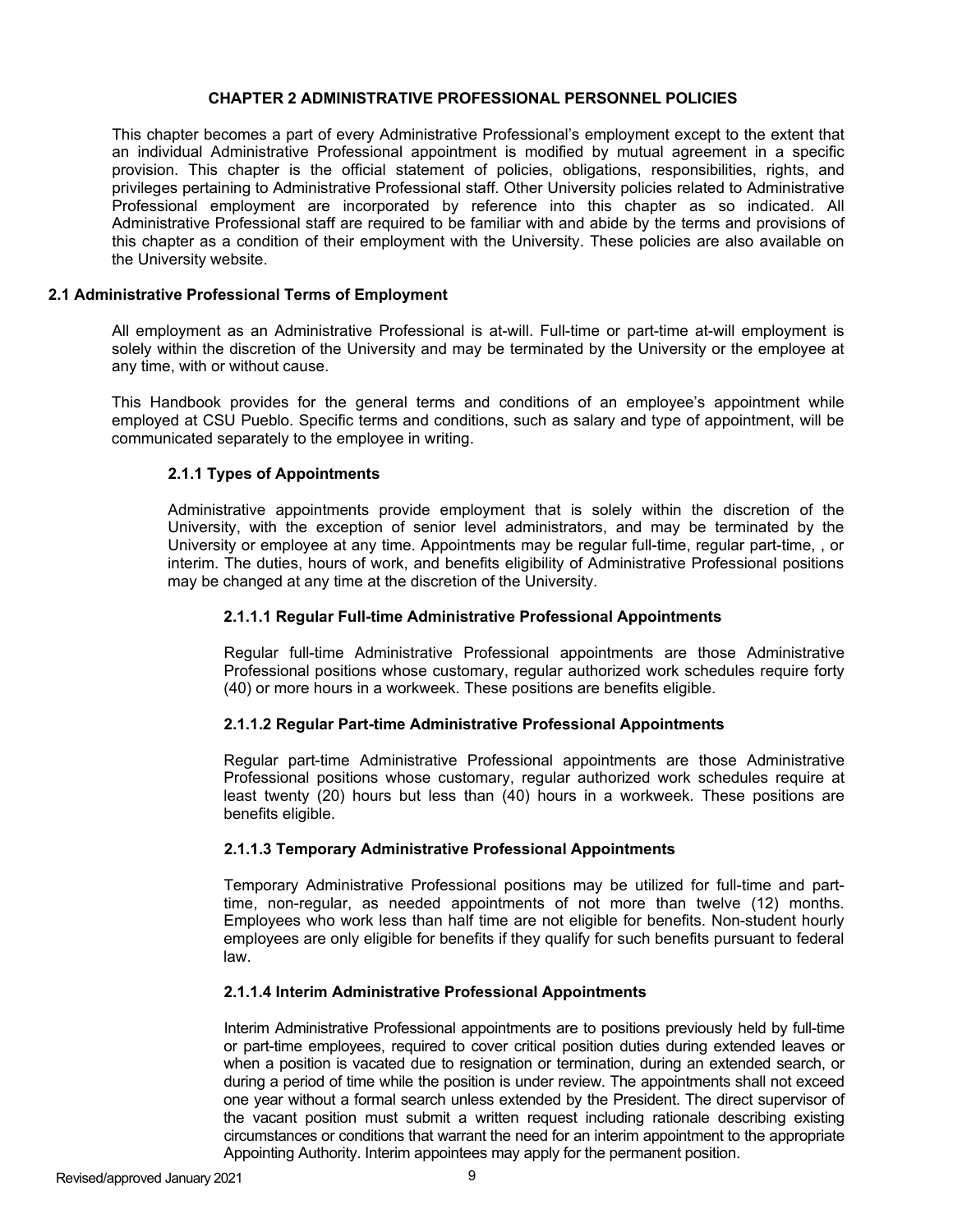#### <span id="page-9-0"></span>**2.1.2 Calendar Definitions**

For the purposes of the policies contained in this chapter, "academic year" shall mean that period of time encompassed by fall and spring semesters. "Fiscal year" shall mean **July 1** to the following **June 30**. "Calendar year" shall mean **January 1** through **December 31**. "Working day" shall mean any Monday, Tuesday, Wednesday, Thursday, or Friday during the calendar year that the University is officially open.

#### <span id="page-9-1"></span>**2.1.3 Rank Qualifications for Administrative Faculty**

The qualifications for faculty rank for administrative faculty employed initially from outside the University shall meet or exceed those for academic faculty as stated in Section 2.3.1 of the Faculty Handbook.

#### <span id="page-9-2"></span>**2.1.4 Academic Faculty to Administrative Faculty**

Academic faculty who accept full-time administrative appointments move automatically to administrative faculty status (Section 2.2.2 of the Faculty Handbook) at the same rank classification held under the academic faculty appointment. Tenured academic faculty retain tenure while holding administrative faculty appointments. Probationary academic faculty who accept administrative appointments cease progress toward tenure and become subject to administrative non- reappointment provisions. Administrative faculty shall be employed by appointments and under the terms and conditions of this Administrative/Professional Handbook.

#### <span id="page-9-3"></span>**2.1.5 Administrative Faculty to Academic Faculty**

Tenured administrative faculty, upon cessation of an administrative appointment, shall automatically receive tenured academic faculty appointments at their assigned rank and at a salary determined by the policy on salary administration (Section 2.13 of the Faculty Handbook).

The reassignment of an administrative faculty member to an academic faculty position shall not, because of such reassignment, result in a reduction in force of tenured faculty in the degree or program area to which the administrative faculty member is assigned. Non-tenured administrative faculty who leave for any reasons from administrative appointments, if they previously held probationary academic faculty appointments at the University, may return to probationary academic faculty appointments upon recommendation to the Dean and Provost by the appropriate Department Chair, in consultation with the faculty in the degree or program area. If approval is granted by the President, the individual shall hold a probationary academic faculty appointment and shall continue progress toward tenure in accordance with the provisions of Section 2.10 of the Faculty Handbook. Individuals employed initially as administrative faculty without tenure shall not be considered for academic faculty positions except by participation in a search and screen process for an authorized vacancy. In all cases, administrative faculty who change to academic faculty positions are expected to demonstrate currency in their discipline areas.

#### <span id="page-9-5"></span><span id="page-9-4"></span>**2.2 Basic Responsibilities of Administrative Professional Staff**

#### **2.2.1 Adherence to University Policies**

As employees of the University, Administrative Professional staff are expected to adhere to official University policies as published in this Administrative Professional Handbook, the University catalog, the University Policy Library or otherwise promulgated by the Board of Governors.

The University's responsibility to provide a correct copy of this Handbook is achieved by posting this document on the CSU Pueblo website and referencing it during new employee orientation.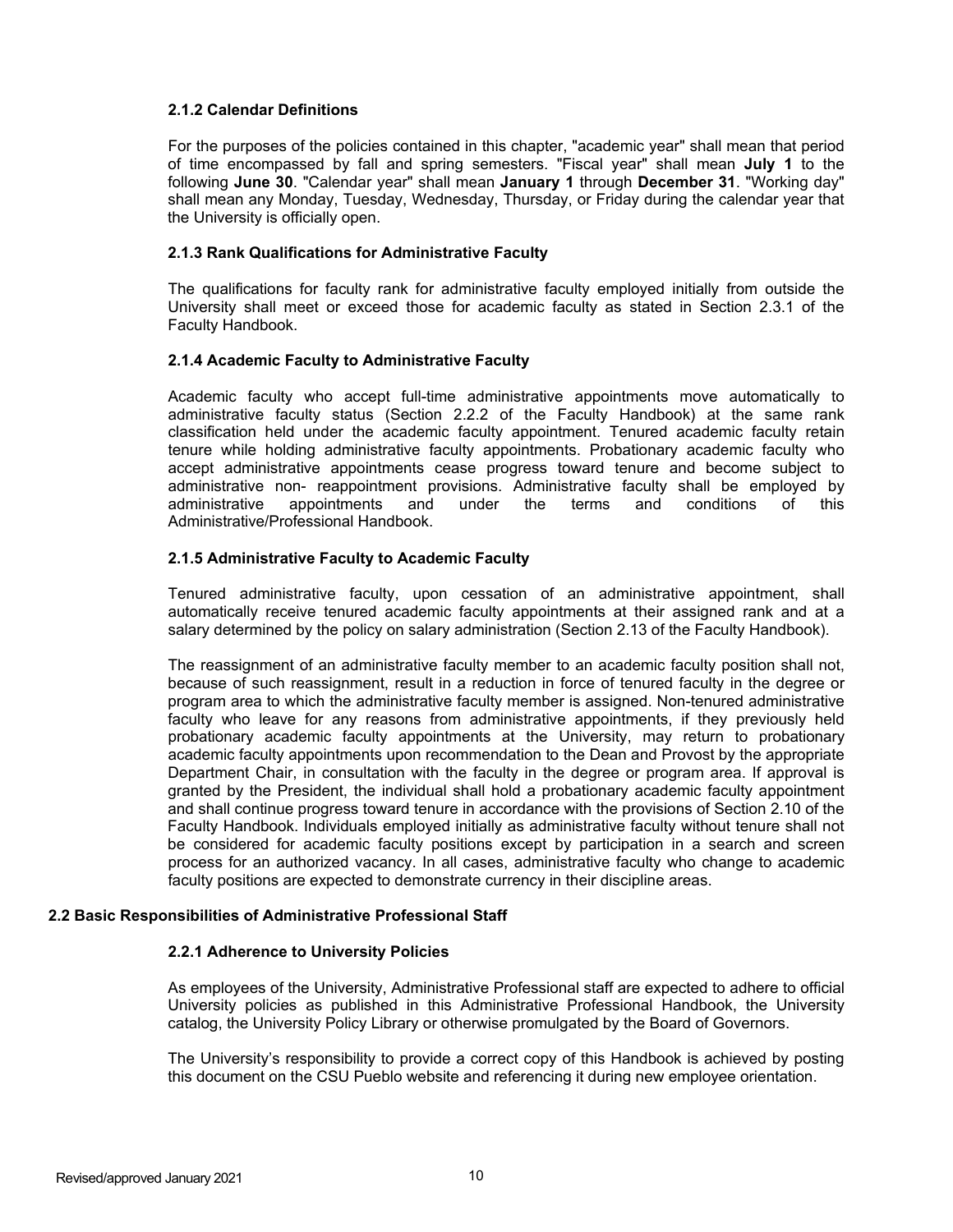#### <span id="page-10-0"></span>**2.2.2 Code of Ethics for Administrative Professional Employees**

Each Administrative Professional staff at CSU Pueblo shall:

- a. serve the public with respect, concern, courtesy and responsiveness;
- b. demonstrate the highest standards of personal integrity, truthfulness, and honesty and inspire public confidence and trust in the University and the CSU System;
- c. recognize that personal gains from public service are limited to recognition, salary, and normal employee benefits;
- d. not use public service to bestow any preferential benefit on anyone related to the public official by family, business or social relationship;
- e. not disclose or use or allow others to use confidential information acquired by virtue of University employment for private gain;
- f. not accept any fee, compensation, gift, payment of expense, or any other thing of monetary value, under circumstances in which the acceptance may result in or give the appearance of: (a) an undertaking to give preferential treatment to any person; (b) any loss of complete independence or impartiality; or (c) the making of a governmental decision outside official channels;
- g. not engage in outside employment unless the outside employment is disclosed to the President of the University and the employee's Appointing Authority and unless the outside employment does not interfere with the performance of the University duties;
- h. not use State time, property, equipment or supplies for private gain;
- i. not knowingly engage in any activity or business which creates a conflict of interest or has adverse effect on the confidence of the public in the integrity of the University;
- j. support equal educational access and employment opportunities in the University by all citizens regardless of age, citizenship, creed, color, disability, gender, gender expression, gender identity, genetic information, national origin or ancestry, pregnancy, race, religion, sex, sexual orientation, or veteran status.

#### <span id="page-10-1"></span>**2.3 Official Personnel Files**

The official personnel file for each Administrative Professional employee shall be maintained by the University in accordance with state law. Applicable provisions of Colorado public records laws shall govern access to the personnel file. Following severance for any reason, personnel files shall be maintained in accordance with Schedule 8 of the Colorado State Archives Records Management Manual.

#### <span id="page-10-2"></span>**2.4 Conflict of Interest**

The Board of Governors has declared that public employment is a public trust, and any effort to realize personal gain through official conduct, other than as compensation set through established processes, is a violation of that trust. All decisions of the Board of Governors, the University, and individual staff members in their Administrative Professional roles are to be made solely on the basis of a desire to promote the best interests of the institution.

#### <span id="page-10-3"></span>**2.4.1 Disclosure Responsibilities**

In the event the Administrative Professional staff shall be called upon to consider a transaction involving the University and an organization with which a member of the Administrative Professional staff is "affiliated," such Administrative Professional staff member, upon receiving knowledge of the transaction, shall: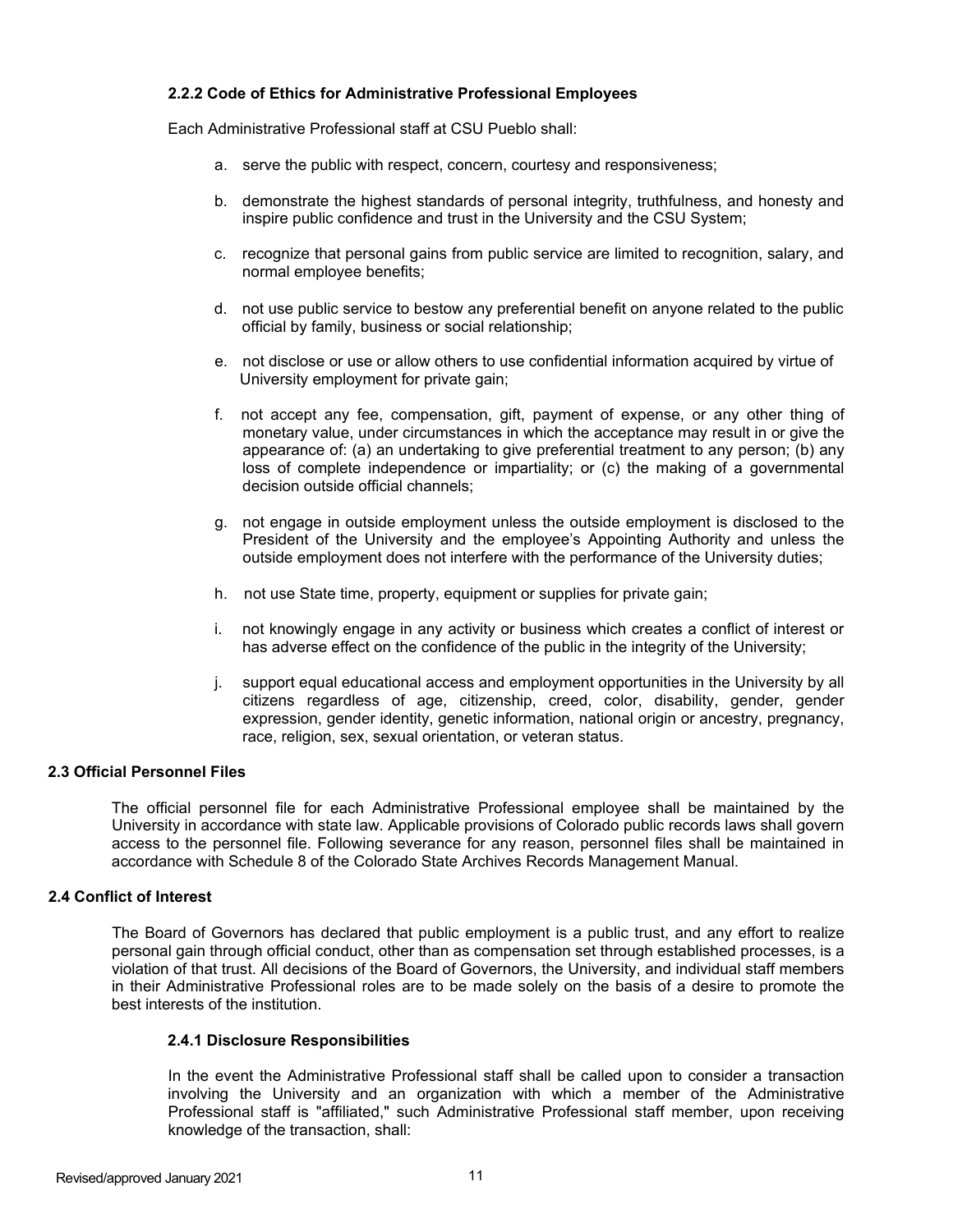- a. fully disclose the precise nature of interest or involvement in such transaction and/or such organization; and
- b. refrain from consideration of the proposed transaction if it is determined that a conflict of interest exists.

#### <span id="page-11-0"></span>**2.4.2 Definitions**

Dependent is defined as an employee's spouse, domestic partner, or unemancipated child, including stepchild or adoptee, under the age of 18, or anyone who receives more than one-half of their financial support during a year from the employee.

Familial relationships include relationships by blood, adoption, marriage, or domestic partnership; such relationships are with a partner, parent, grandparent, child, sibling, first cousin, uncle, aunt, nephew, niece, spouse, brother- or sister-in-law, father- or mother-in-law, son- or daughter-in-law, step-parent, or step-child.

Immediate family is defined as an employee's parent, spouse, child, sibling, parent's spouse, step child and adopted child, and their spouses.

A person covered by this Conflict of Interest policy is affiliated with an organization if he or she or a member of his or her immediate family:

- a. is an officer, director, trustee, partner, agent, or employee of such non-governmental organization; or
- b. is either the actual or beneficial owner of more than 5% of the stock or controlling interest of such non-governmental organization; or
- c. has any other direct or indirect dealings with such non-governmental organization from which he or she knowingly is materially benefited. For purposes of this subparagraph, it shall be presumed that a person is "materially benefited" if he/she receives, directly or indirectly, cash or other property (exclusive of dividends and interest) in excess of \$1,000 in any year in the aggregate.

#### <span id="page-11-1"></span>**2.4.3 Examples**

The University possesses both tangible assets, such as buildings and equipment, and intangible assets, such as its reputation and prestige. Examples of potential conflict of interest include, but are not necessarily limited to:

- a. the initiation or orientation of an Administrative/Professional staff member's use of University resources to serve the needs of a private firm or public agency without approval of the University;
- b. transmission to a private firm or use for personal gain of the information, records, results, materials, or products that have been acquired through University research or employment when such discoveries are not made generally available;
- c. failure to inform the appropriate officer of the University about licensing agreements and inventions in which the University might have an equity;
- d. the use of University resources in consulting, without referring to the appropriate administrative office, the question whether appropriate costs should be defrayed by the outside agency;
- e. the use of students, without recompense from salary or academic credit, for work on behalf of an outside agency;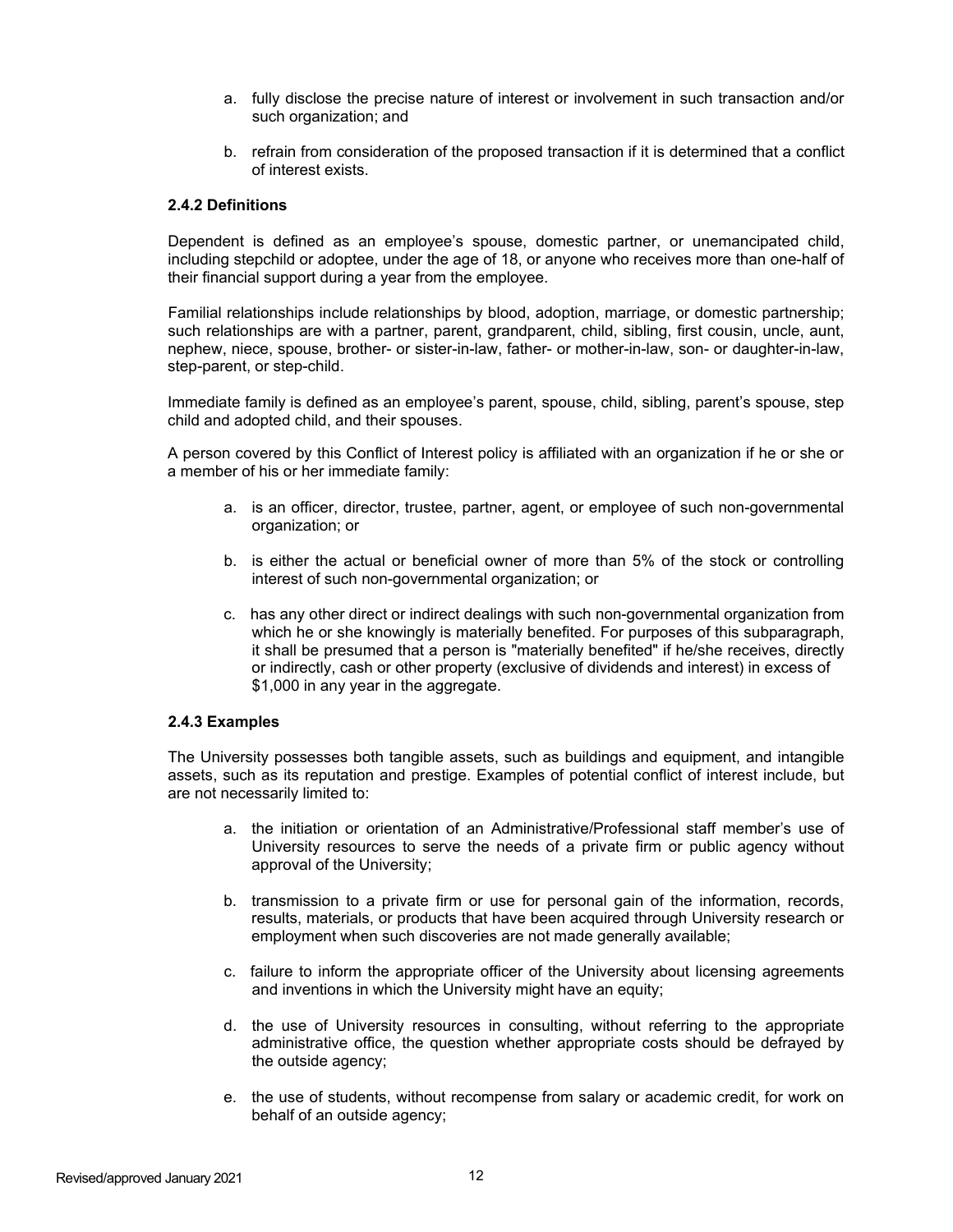- f. the use of the University's name, facilities, or equipment for personal purposes or for which the employee receives remuneration for private gain;
- g. personal use of University resources to support political candidates or non-profit organizations even when not for remuneration;
- h. the purchase of major equipment, instruments, or supplies for University use from a private firm with which the employee is affiliated;
- i. negotiation or influence upon the negotiation of contracts between the University and outside organizations with which an employee has consulting or other significant relations of material benefit to the employee;
- j. hiring of immediate family members by employees;
- k. certain types of outside employment as offers of employment involving assignments that have the potential to compromise the institutional position of the Administrative/Professional staff member;
- l. performing work for clients for pay when the work in question falls within the regular assignment of the Administrative Professional staff member;
- m. any outside relationships that conflict with the responsibilities of the Administrative Professional staff member;
- n. consulting relationships involving activities with the potential to compromise the institutional position of the Administrative/Professional staff member;
- o. financial interests in companies and other kinds of organizations doing business with the University; and financial gain to the individual that results from involvement in University decisions.

#### <span id="page-12-0"></span>**2.4.4 Procedures for Conflict of Interest Disclosure**

As part of every new employee orientation, and after initial employment, on or before October 1 of each year, Administrative Professional employees will be required to complete the "Conflict of Interest Policy—Disclosure Form." The form shall indicate any and all activities or projects currently in progress or planned that have the potential for interpretation as a conflict of interest. In addition, the form shall be submitted at any time during the year prior to engaging in activities that have the potential for interpretation as a conflict of interest:

- a. if the employee has nothing to disclose at the time of initial orientation or annually on October 1, the form will be retained as part of the official personnel file; or
- b. if the employee indicates a potential conflict of interest during initial orientation or at any time during employment, the form will be completed at that time and forwarded to the immediate supervisor for review. The supervisor will review the information provided and may request additional information if necessary. The supervisor shall then render, on the form, an opinion indicating whether there is a conflict of interest;
- c. if the immediate supervisor determines that a potential conflict of interest exists, a memorandum identifying recommended action to eliminate the potential conflict will be attached to the form and forwarded to the appropriate Vice President for review;
- d. if a known or potential conflict of interest exists, the employee and the supervisor will develop a management plan that will outline steps necessary either to eliminate the conflict of interest or to manage the conflict of interest in a way that will not violate the public trust.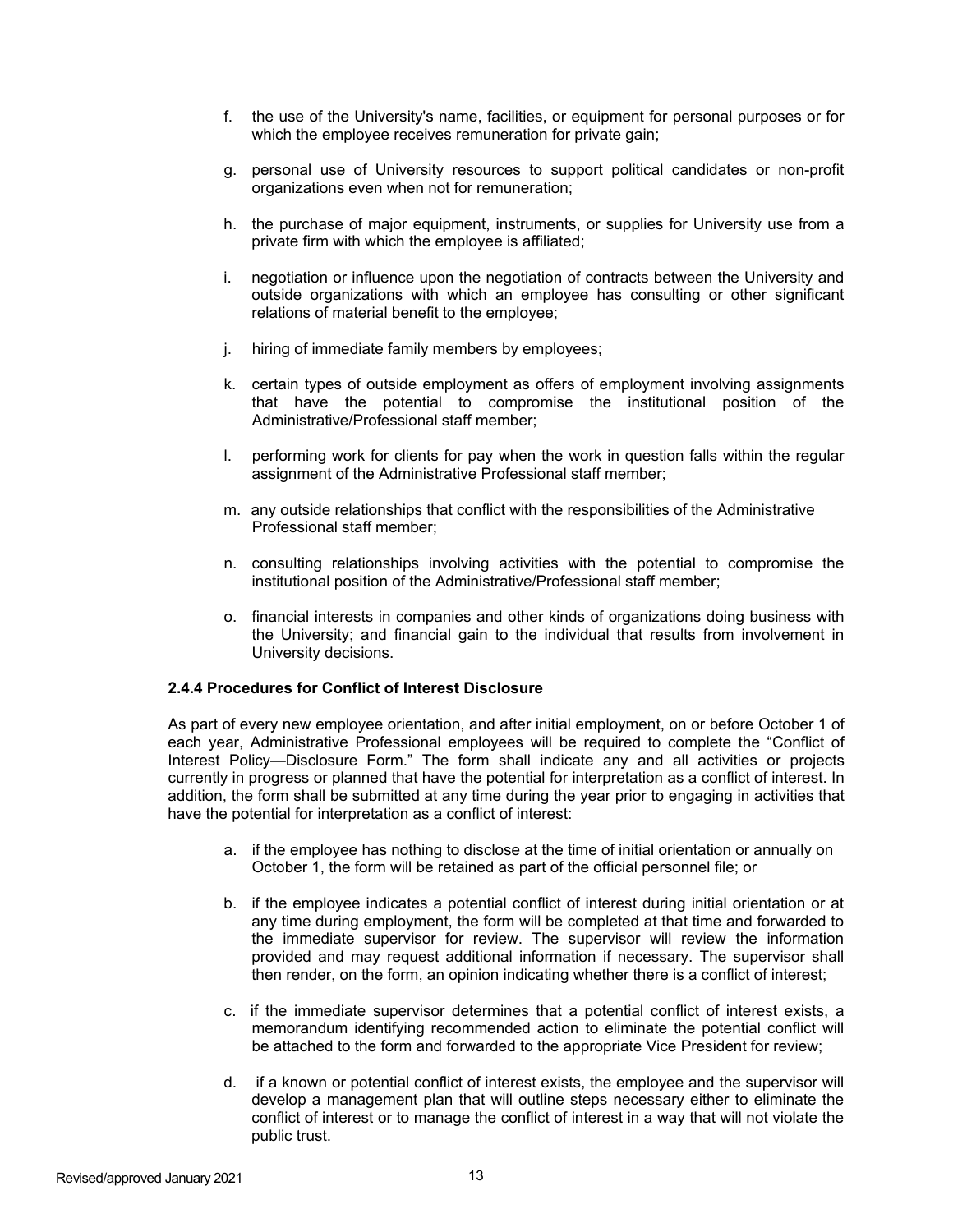The supervisor will forward the management plan and the conflict of interest form to the appropriate Appointing Authority for approval.

- e. The Appointing Authority shall review the submitted materials and may consult with University Counsel regarding the potential conflict and any agreements made at the previous step. The Appointing Authority shall issue a written decision on the form. This may include appending any agreement or management plan reached by the employee and supervisor. If the employee and the supervisor cannot develop a management plan, then the Appointing Authority shall issue a written decision that may include steps to be taken to eliminate the potential conflict. The Appointing Authority's decision is final.
- f. Disclosure forms shall be permanently maintained in the official personnel files.

If a known conflict of interest occurs, Administrative Professional employees shall be governed in their responsibilities for disclosure by statute.

#### <span id="page-13-0"></span>**2.4.5 Sanctions by Statute**

Sanctions covering conflict of interest by the state of Colorado are cited in the Colorado Revised Statutes, Section 18-8-308, "Failing to disclose a conflict of interest":

- a. "A public servant commits failing to disclose a conflict of interest if he [or she] exercises any substantial discretionary function in connection with a government contract, purchase, payment, or other pecuniary transaction without having given seventy-two hours' actual advance written notice to the secretary of state and to the governing body of the government which employs the public servant of the existence of a known potential conflicting interest of the public servant in the transaction with reference to which he is about to act in his official capacity.
- b. A 'potential conflicting interest' exists when the public servant is a director, president, general manager, or similar executive officer or owns or controls directly or indirectly a substantial interest in any nongovernmental entity participating in the transaction.
- c. Failing to disclose a conflict of interest is a class 2 misdemeanor."

#### <span id="page-13-1"></span>**2.5 Salary Administration for Administrative Professional Staff**

"Salary" is defined as the dollar amount specified in the appointment notice as the compensation provided for services rendered. The President is responsible for approving the salaries and salary adjustments and increases as recommended by the Appointing Authority of an Administrative Professional employee. Administrative Professional employees are not authorized to be paid overtime unless designated as eligible by the Human Resources Office in accordance with the Fair Labor Standards Act (FLSA).

#### <span id="page-13-2"></span>**2.5.1. University Compensation Philosophy**

The primary role of the compensation system is to establish a clear relationship between professional performance, job duties, and compensation to ensure that employees are recognized for their contributions, and to ensure that the University's resources are used efficiently and effectively. The University supports a compensation system that:

- a. uses survey data consistent with peer institutions with similar demographics such as type of institution, size of budget, enrollment, etc.;
- b. remains open to emerging compensation practices to address change in the workforce and the workplace over time;
- c. recognizes the value of staff and retains them by maintaining internal equity with comparable duties and responsibilities; and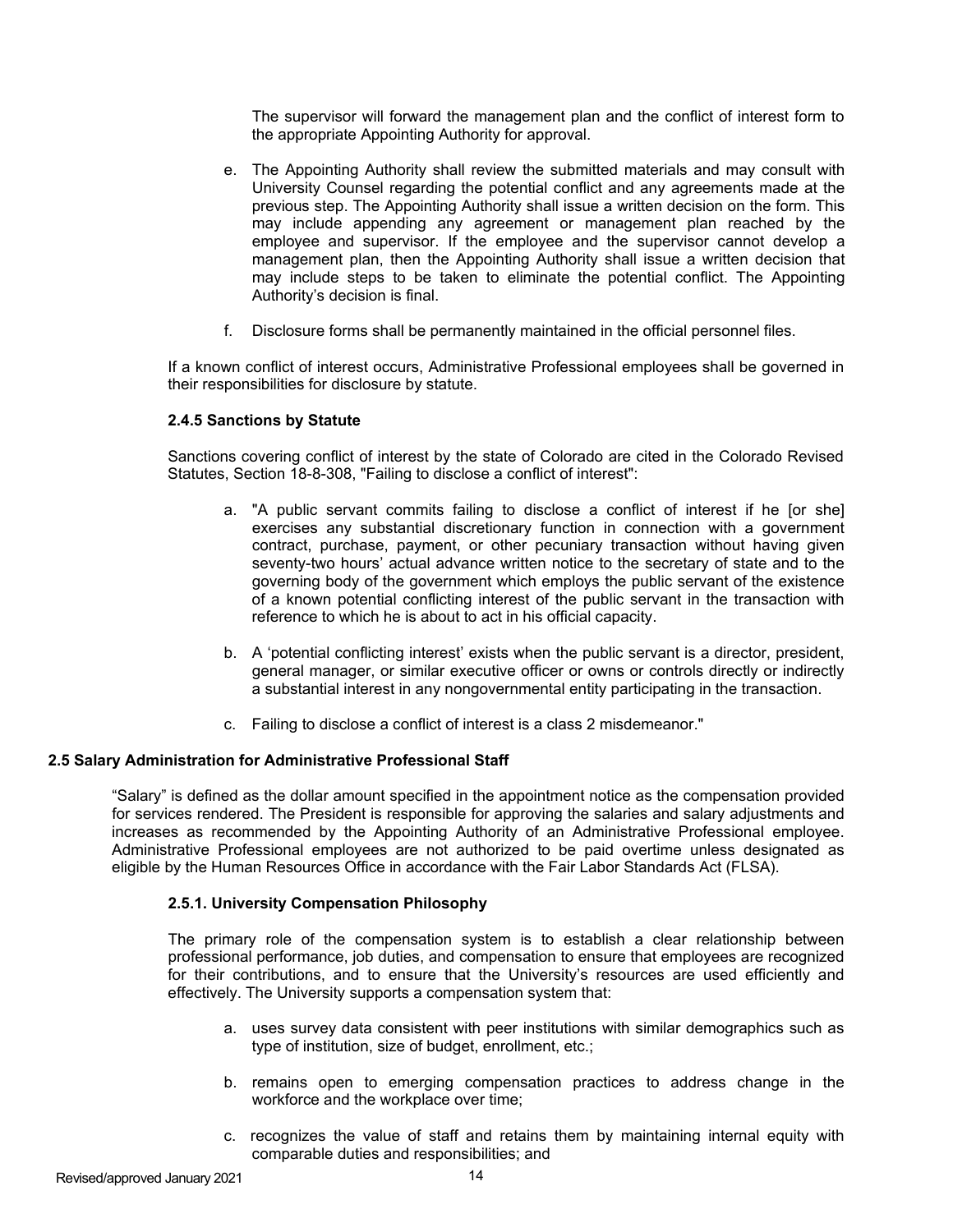d. allocates compensation in a fair, yet flexible, manner in compliance with all applicable legal requirements.

#### <span id="page-14-0"></span>**2.5.2 Administrative Professional Compensation Committee**

The Administrative Professional Compensation Committee serves to discuss, advocate for, and make recommendations to the President or their designee(s) based on available funding dependent upon resources and priorities; and pertaining to compensation philosophy, equity, parity, and merit for the Administrative Professional staff. This includes but is not limited to the process for determining salary, consistency in application of salary, potential increases in salary, and processes for determining interim appointment salary.

The Administrative Professional Compensation Committee will meet with Human Resources annually, at a minimum, to discuss and make recommendations pertaining to compensation philosophy, equity, parity, and merit for the Administrative Professional staff.

#### **Administrative Professional Compensation Committee Composition**

The Administrative Professional Compensation Committee shall be made up of six members recommended by the Administrative Professional Council (APC) Executive Committee and confirmed by the President. The Administrative Professional Council Executive Committee will make appropriate efforts to ensure that committee members include a broad representation of the Administrative Professional staff on campus including reporting lines, funding sources, and levels of responsibility. Administrative Professional Compensation Committee members shall meet the general requirements for APC representatives based on the APC Constitution and Bylaws including time in service at the University. Members shall be recommended and confirmed annually and are not term limited.

#### <span id="page-14-1"></span>**2.5.3 Salary Administration Policies**

Increases in the base pay of the Administrative Professional staff shall be categorized as follows:

#### **Equity and Parity Increases**

- a. The President, in their sole and exclusive discretion and in response to specific annual budget requests, will determine whether salary increases addressing issues of equity and parity will be awarded and, if so, in what amount.
- b. Equity increases are intended to reduce or eliminate the salary disparities among existing and new employees. "Equity" takes into account performance evaluations, education, experience, and job duties.
- c. Parity increases address the competitiveness of University salaries with the salaries of staff at similar institutions, taking into account performance evaluations and other standards, including but not limited to education, experience, job duties, discipline, and variances among local economic conditions.
- d. Equity and parity issues will be studied periodically by the University.

#### **Merit Increases**

When funds have been budgeted and are available for salary increases, the employee's overall performance evaluation score and percentage of plan year worked will determine the amount of increase for which the employee is eligible.

a. Merit salary increases must be consistent with employee's performance evaluation outcomes.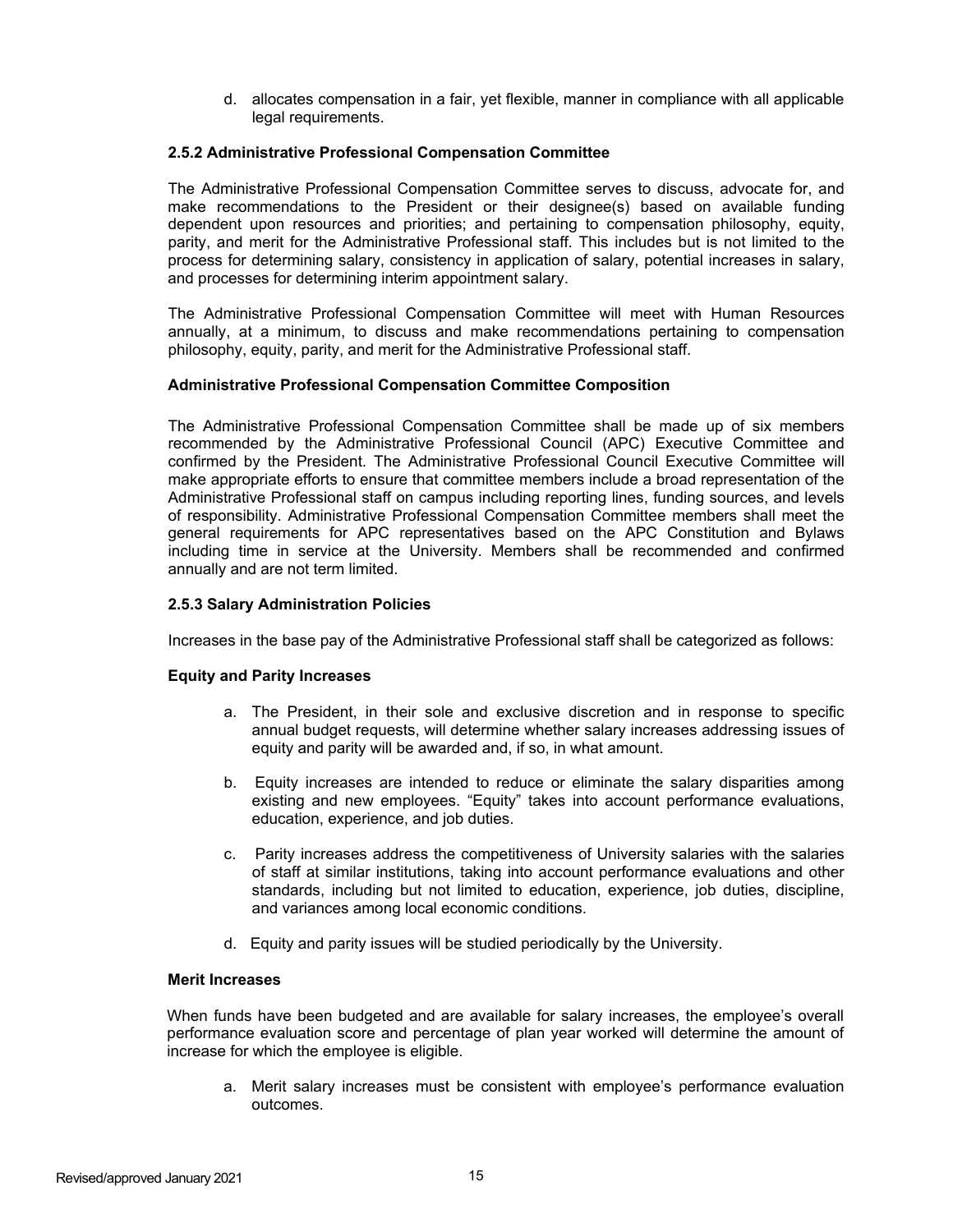- b. Merit increases shall be awarded to any person who receives a composite rating of "meets expectation" or higher with an effective date of January  $1<sup>st</sup>$  of the next year. A merit increase is dependent on budgetary limitations and whether funds are available for salary increases.
- c. Merit increases shall not be awarded to any person who receives a composite rating of "unacceptable" or "needs improvement.".
- d. The review cycle is November  $1<sup>st</sup>$  through October  $31<sup>st</sup>$ .
	- i. Staff members hired before August  $1<sup>st</sup>$  in the review cycle will be evaluated for their partial year of employment and will be eligible for a prorated merit increase based on the start of their employment, overall performance rating, and funding availability.
	- ii. Staff members hired August  $1<sup>st</sup>$  or after in the review cycle will not be evaluated for the current plan year, nor will they be eligible for a merit increase on the subsequent January 1<sup>st</sup>.
- e. Employees who have been promoted during the current evaluation period must be evaluated on both positions. The combined evaluation rating will be used to determine the amount of any annual merit increase.

#### **Interim Salary Adjustments**

- a. Interim appointments should be limited to no more than one complete year, and Presidential approval is required with a documented timeline for the interim position's outcome.
- b. If an employee is appointed to fill an interim position, they must receive an updated job description that reflects the additional duties as interim.
- c. A formal review of past and present job descriptions will provide an appropriate update and begin the discussion on compensation and salary adjustment for additional duties.
- d. If the initial interim term must be extended beyond the original appointment, another meeting to discuss the extension and duties assignment, as well as appropriate compensation, must be held.

#### **Salary Policies Applicable to Administrative Professional Staff**

An annual review of the University's compensation issues for Administrative Professional employees will be conducted and documented by Human Resources.

The Office of Institutional Equity will evaluate proposed salary changes to ensure they do not create pay disparity on the basis of protected class status or have a disparate impact on protected classes.

#### <span id="page-15-0"></span>**2.6 Types of Leave/Leave Policies**

#### **General Information**

<span id="page-15-1"></span>Employees should refer to the Leave Use and Reporting Procedure on the Human Resources website, for specific details regarding requesting and reporting leave.

#### **2.6.1 Annual Leave**

Administrative Professional employees hired prior to July 1, 2003 earn 16 hours per month, prorated for part-time employment based on percent of appointment, with a maximum accrual 384 hours, also pro-rated for part-time employment, which may be carried forward to the next fiscal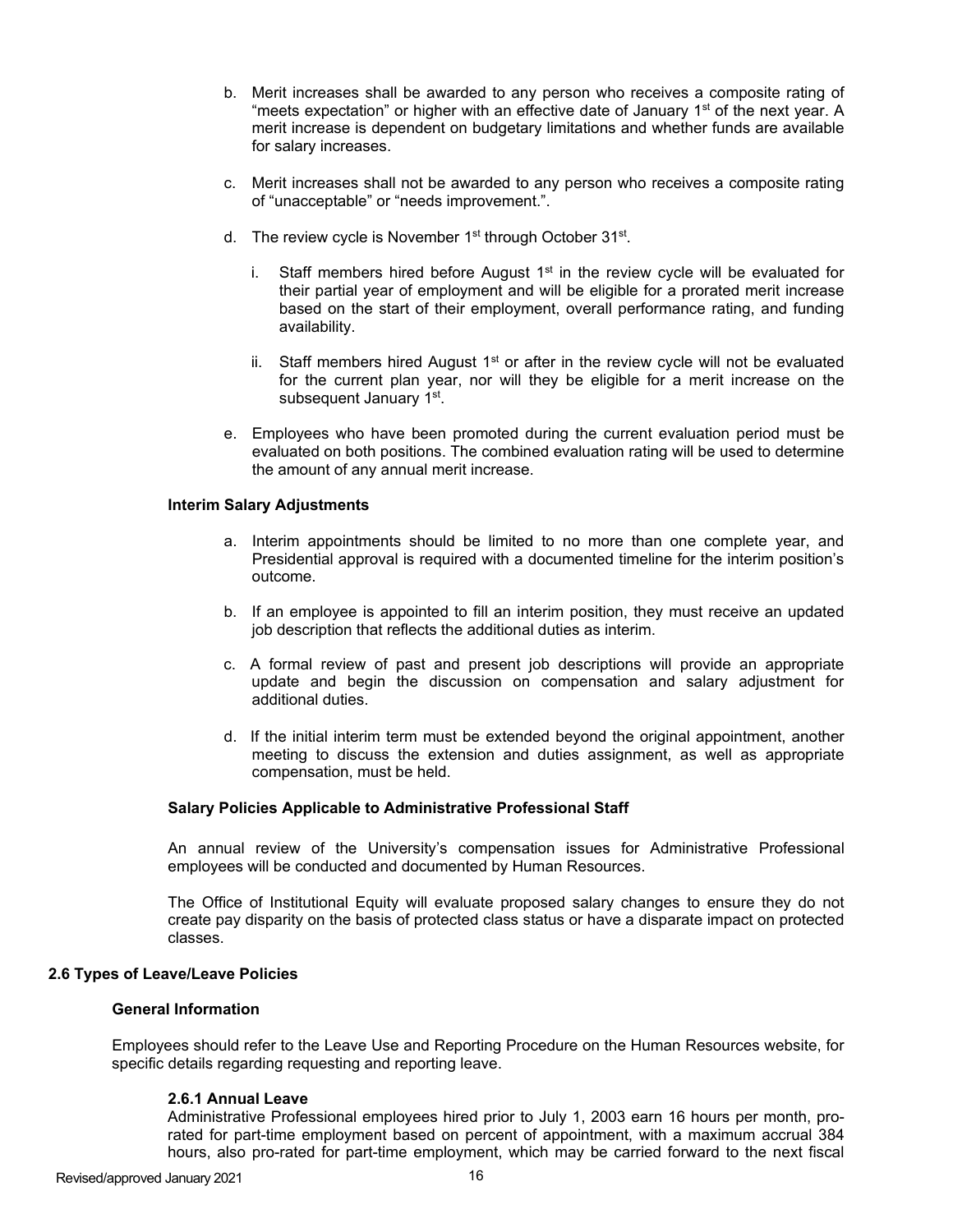year. Employees hired after July 1, 2003 earn 16 hours per month, pro-rated for part-time employment, with a maximum accrual of 200 hours that may be carried forward to the next fiscal year. Effective July 1, 2005, leave will continue to accrue throughout the fiscal year, even if it is in excess of the maximum that may be carried forward. Leave earned above the maximum accrual rate that may be carried forward to the next fiscal year and not taken by June 30<sup>th</sup> is forfeited.

- a. Administrative Professional employees on less than 0.5 FTE appointments, temporary staff, and hourly employees do not earn annual leave.
- b. Annual leave does not accrue during leave without pay or unauthorized absence.

#### **2.6.1.1 Payment of Accrued Annual Leave**

Payout of annual leave at the time of termination or resignation will not exceed the maximum accrual rate of 384 or 200 hours, respectively. A "Request for Leave Payout" form must be completed and verified by the supervisor before final payment for accrued leave can be made.

#### <span id="page-16-1"></span><span id="page-16-0"></span>**2.6.2 Sick Leave**

Medical certification may be required for any absence of more than three consecutive business days in order for the University to ensure compliance with the Family Medical Leave Act.

Administrative Professional staff earn 10 hours of sick leave per month (pro-rated for part-time) with a maximum accrual of 720 hours. This time may be used for personal or immediate family illness, non-occupational injury or doctor appointments that occur during regularly scheduled workdays. "Immediate family" in the context of the use of sick leave is defined as a spouse, domestic partner, children, or parent. **Payout of sick leave is not available.**

#### **2.6.2.1 Family Medical Leave Act (FMLA)**

Family and Medical Leave is a job protection benefit for eligible employees provided by the University in accordance with federal and state law. An eligible employee is entitled to take up to thirteen (13) work weeks of unpaid, job-protected leave for a specified family and medical reason with continuation of group health insurance coverage under the same terms and conditions as if the employee had not taken leave. The University's Family and Medical Leave policy applies to faculty, administrative professionals, and contracted employees and is attached as an appendix to this Handbook for the purpose of providing notice to the employees of their rights pursuant to the Family and Medical Leave Act. All employees must contact the Office of Human Resources for specific instructions on the use of FMLA and for a determination if they are eligible for FMLA leave. The University's FMLA policy is also available on the CSU Pueblo policy website.

#### <span id="page-16-2"></span>**2.6.3 Annual Leave Sharing Policy**

The purpose of this program is to allow administrative faculty and administrative professional employees to transfer annual leave to an eligible employee who is experiencing a catastrophic illness or injury.

Eligibility: Permanent, regular administrative/professional and administrative faculty employees who have exhausted all applicable accrued leave and have not met eligibility for long-term disability benefits. Leave sharing is only intended as a last resort and is not a substitute for longterm disability or Worker's Compensation benefits. Leave sharing may not be used when longterm disability is available but may be used during the 90 day waiting period. Donations may only be made by administrative faculty and administrative/professional employees who earn annual leave. This Leave Sharing Program does not apply to faculty, classified, adjunct faculty, or temporary employees.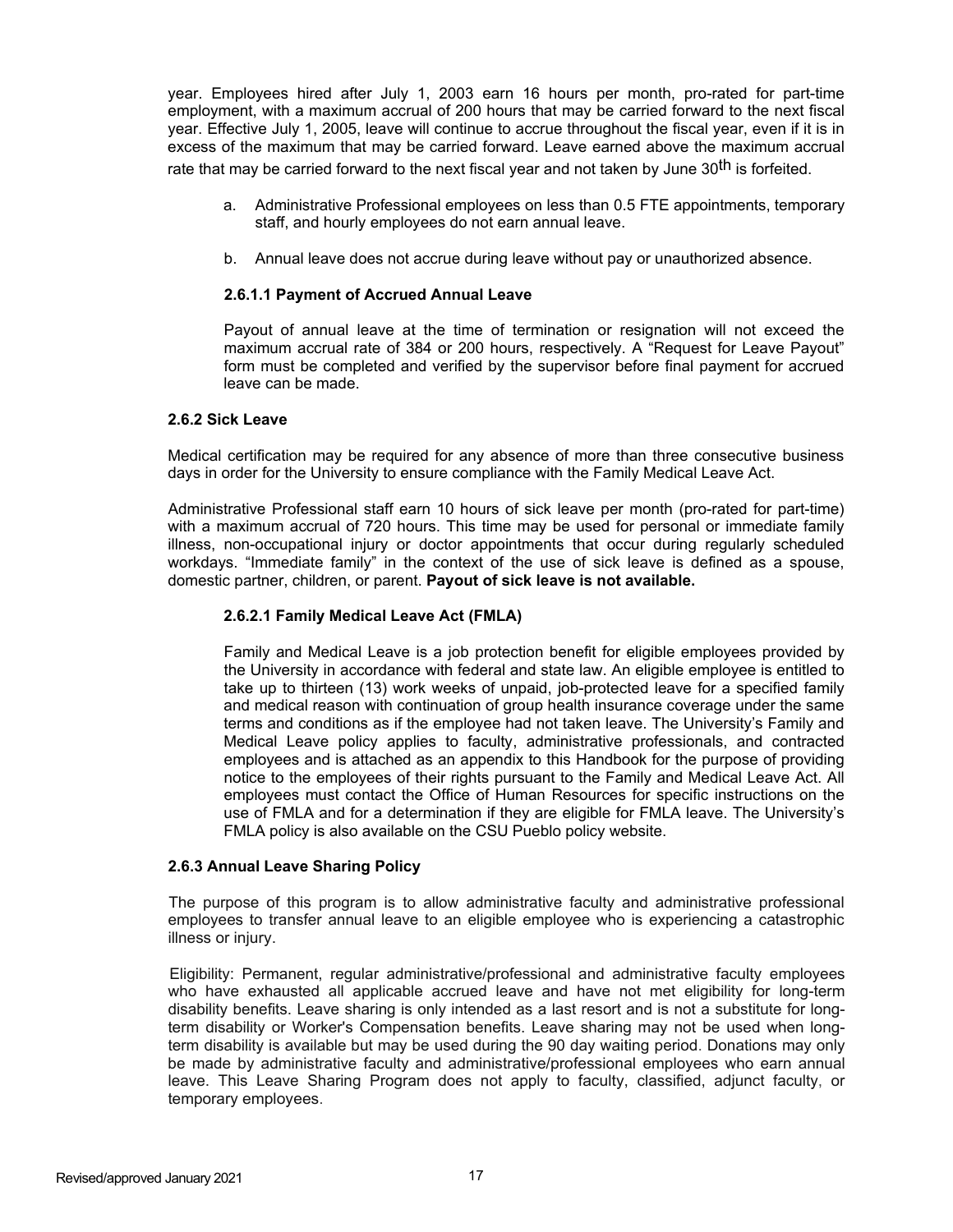Leave sharing is not an entitlement even if the case may qualify. Approval of each request for leave sharing is at the discretion of the President, whose decision is final, and decisions are not grievable. Donated leave is not part of annual leave payout upon termination or death. Only the required leave will be transferred to an eligible employee. Leave will not be granted in cases where leave abuse is evident. Leave sharing will only be granted once in any 12 month period from the date of initial approval. No leave sharing will be approved until an employee has exhausted all accrued leave. No leave sharing will be approved when the employee is receiving PERA disability payments, long-term disability benefits, or Worker's Compensation benefits.

The leave sharing program is established specifically for catastrophic illness or injury, such as cancer, major heart attack, serious accident, etc. Normal pregnancy, common illness and chronic diseases that do not pose a direct (imminent) threat to life are not qualified. Shared leave is counted concurrently against any family/medical leave entitlement. Awarded time may be applied retroactively to the beginning of the leave-without-pay period for the illness or injury for which it is granted.

Employees must submit an application for leave sharing and provide documentation of the condition. In the event that the employee is incapacitated and unable to make application, the employee's family may contact Human Resources to request leave sharing. Performance as identified in the performance reviews may be considered in the approval process. Employees who do not provide sufficient documentation may be denied participation.

Contributions may only be made from accrued and recorded annual leave, not based on future leave earnings. All contributions are voluntary and will remain confidential.

Employees requesting donated annual leave need to complete the Application for Direct Transfer of Leave and obtain approvals as indicated on the form. The form can be obtained from the Office of Human Resources.

Administrative Professional and Administrative Faculty employees may confidentially contribute, on a voluntary and basis, unused annual leave to another Administrative Professional or Administrative Faculty employee. Annual leave hours may be donated at the time the leave is needed. For information on contributing annual leave, contact the Human Resources office.

Requests for shared annual leave will be reviewed by Human Resources. If the application is approved by the President, Human Resources will notify the applicant as well as payroll. If a request is not approved, Human Resources will notify the requesting employee and no additional action shall be taken by Human Resources or the requesting employee.

#### <span id="page-17-0"></span>**2.6.4 Types of Leave**

#### **Holiday Leave**

The State of Colorado grants 10 paid holidays per year. Colorado State University Pueblo adheres to an alternate holiday schedule, which is available on the Human Resources website at: https:/[/www.csupueblo.edu/human-resources/index.html. S](http://www.csupueblo.edu/human-resources/index.html)hould an employee terminate their employment with the University, there will not be a payout adjustment for holidays not taken during the fiscal year. No requests are necessary for holiday leave.

#### **Funeral/Bereavement Leave**

Administrative Professional staff may request funeral leave not to exceed five (5) working days without the loss of pay to make arrangements for/or attend the services of family members or others. A supervisor or Appointing Authority shall determine the amount of time to be granted based upon the travel distance, the mode of transportation, and the employee's relationship to the deceased. This type of leave may not be used for the purpose of settling an estate. An Appointing Authority may approve the entire 40 hours for a close family member even if funeral activities do not require this full amount of time.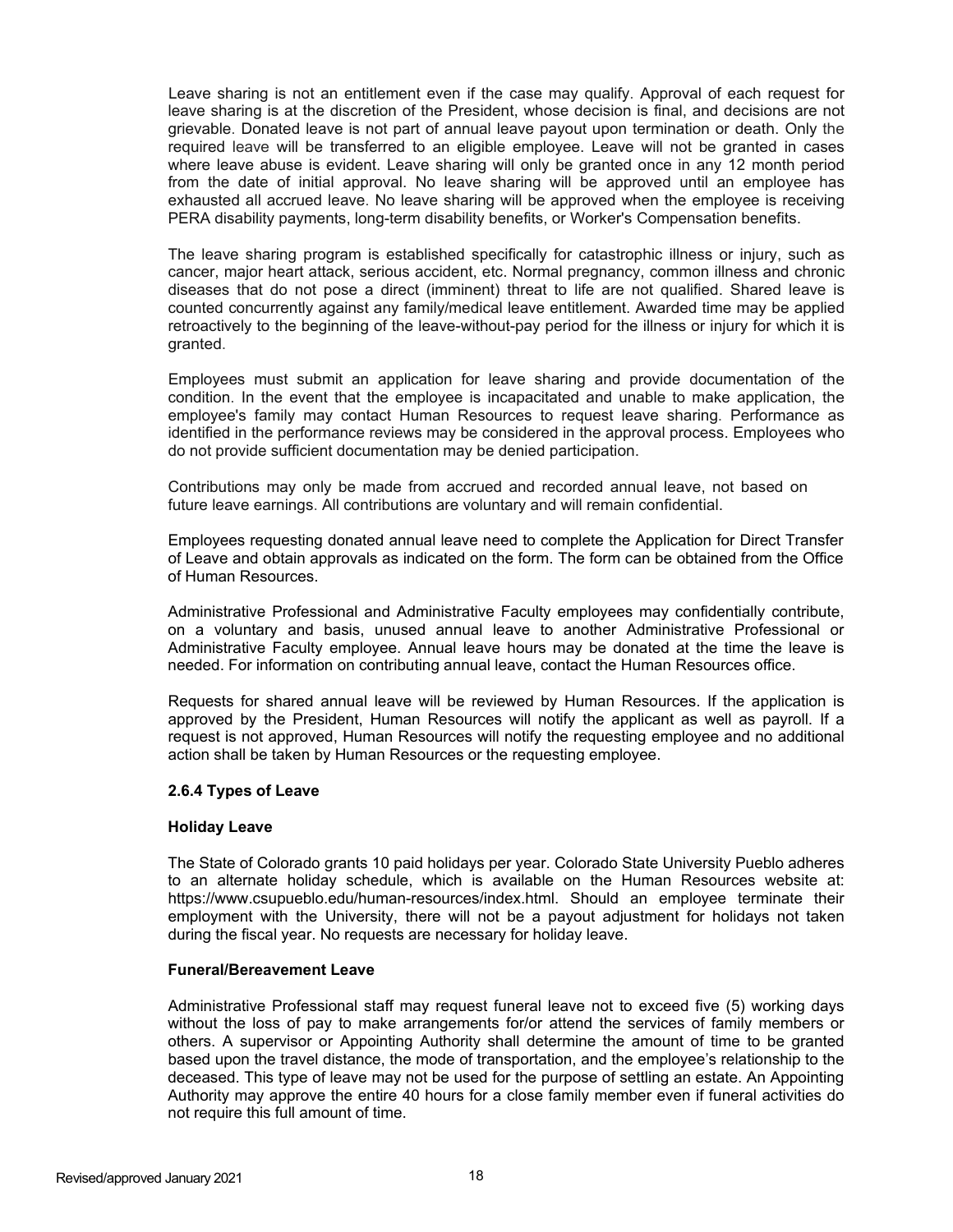Administrative Professional staff may also request leave not to exceed one (1) working day without loss of pay to attend services for a member of the University community.

#### **Military Leave**

Military Leave is granted in accordance with state and federal guidelines. Military leave requests must be accompanied by official military orders. Members of the National Guard or Reserves are granted 15 working days per calendar year for annual training or encampment. Appointing Authority signature is required on the leave request. Please contact Human Resources if you will be in this situation.

#### **Jury Leave**

Employees are granted leave with pay for periods required to serve on jury duty. A copy of the Jury Service from the Jury Commissioner must accompany the leave request. Appointing Authority signature is required on the leave request.

#### **Civil Duty Leave**

Employees who are officially subpoenaed or summoned to involuntarily appear in a judicial forum or compelled to appear before a judicial, legislative, or administrative body with civil power to compel attendance during regularly scheduled working hours, shall be entitled to receive leave with pay for a period of time necessary for such appearance if the appearance may not be reasonably accommodated by rescheduling the employee's work hours, as determined by the University. Employees must provide written proof that they have been called to testify and that the entity requiring the appearance has the authority to request such an appearance in order to qualify for this type of leave. This information must be provided to the Appointing Authority with the leave request and both must be forwarded to Human Resources after being signed by the Appointing Authority. Civil duty leave shall not be granted for appearances as an expert witness for a party to litigation. Civil duty leave must be approved in advance by the Appointing Authority. Civil duty leave is not deducted from the employees sick or annual leave balances.

#### **Domestic Abuse Leave**

An employee who has been employed by the University for at least twelve months and is a victim of domestic abuse, stalking or sexual assault or any other crime in which the underlying factual basis is domestic violence as these crimes are defined by Colorado law, may take up to three days of paid leave within a twelve-month period for the purpose of protecting themselves. This protection can occur through seeking a civil protection order, obtaining medical care or mental health counselling, making their home secure from the perpetrator of the domestic abuse, or seeking legal assistance to address the issues. Unless the leave is for the protection from imminent danger, the employee shall give notice to the University of taking such leave. Annual leave and/or sick leave shall be exhausted prior to this leave.

#### **Leave without Pay**

Requests for leave without pay require Appointing Authority approval and may require approval from the President.

#### **Administrative Leave**

Administrative leave may be granted for specific circumstances and must be approved in advance by an Appointing Authority. This type of leave is based on individual circumstances. The Appointing Authority will be responsible for determining which circumstances warrant the approval of Administrative Leave and whether it will be paid or unpaid.

An appointing authority may grant administrative leave with pay to attend approved meetings or conferences which are for the good of the state.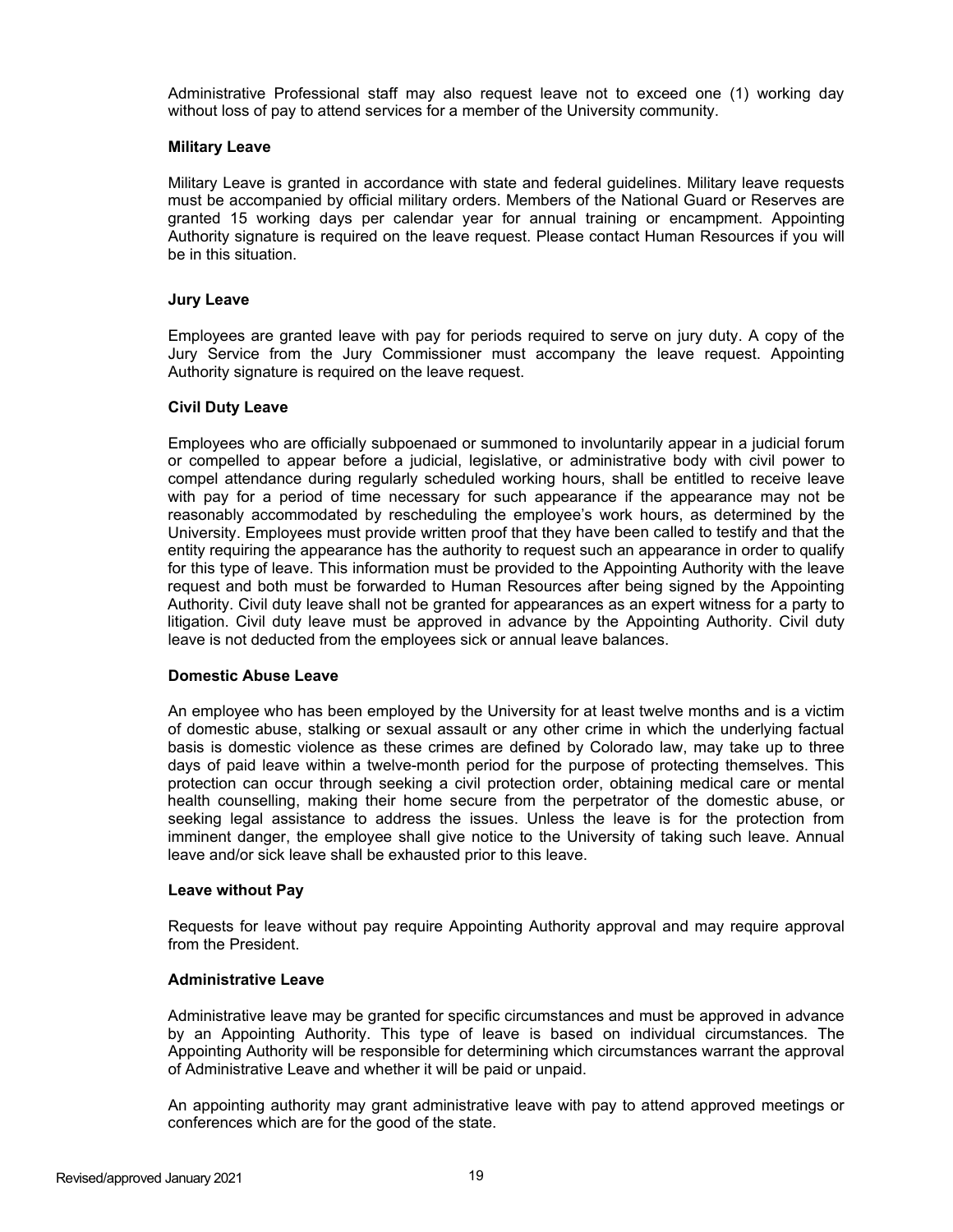In the case of an emergency where the University may be forced to close for part or all of a scheduled work day, administrative leave shall be granted by Appointing Authorities. Employees will be notified by the University officials over the local radio stations, television stations, e-mail, social media, or notified by telephone. Unless a closing announcement is made in this manner, the University will be open.

#### **Injury Leave**

Employees who are injured or suffer an illness on the job are covered by Worker's Compensation Law. Please refer to the Worker's Compensation link on the Human Resources page of the CSU-Pueblo website or contact the Office of Human Resources for further information.

#### <span id="page-19-0"></span>**2.6.5 Scheduling Leave**

Leave must be used responsibly and requires advance approval of the leave request, when foreseeable, by the supervisor. Leave that is not foreseeable (i.e. illness, accident, etc.) still requires a request be submitted immediately upon the employee's return and approved by the supervisor. Employees should refer to the Leave Use and Reporting Procedure in the Human Resources Office.

#### <span id="page-19-1"></span>**2.6.6 Leave Transfer/Reinstatement**

Administrative Professional staff may request the transfer of annual and sick leave earned while employed by another state agency. Leave transfers are not a right, will only be considered from other recognized state agencies and must be approved by the Appointing Authority or President. Annual leave transfer will under no circumstances exceed forty (40) hours. No leave will be transferred from a non-state entity without the specific approval of the President.

Reinstatement of leave for employees who had prior service at the University will be reviewed on an individual basis. Leave balances must be able to be verified from the previous employment in order to be considered. Under no circumstances will leave be both transferred and reinstated for the same employee.

#### <span id="page-19-3"></span><span id="page-19-2"></span>**2.7 Supervising Responsibilities**

As an Administrative Professional employee, the responsibility of supervising other employees may be necessary. Administrative Professional employees may be required to supervise other administrative professional employees, faculty, classified employees, non-student hourly employees, or student employees.

#### **2.7.1 Performance Expectations and Assessment**

Performance expectations will be communicated in various forms, both written and verbal, to employees throughout the year. Performance evaluations are formally conducted on an annual basis, and mid-cycle through a more informal check-in. The annual review cycle is November 1<sup>st</sup> through October  $31^{st}$ . Performance management should include on-going communication and documentation. Supervisors may consult with Human Resources and Institutional Equity (HRIE) for direction on any performance-related issues, documentation, and evaluation.

#### **Goal Setting**

Goals should be discussed by both the employee and supervisor and agreed upon at the beginning of a review cycle. If an Administrative Professional staff member (staff member or employee) is hired during the review cycle, goal setting must occur within the first 30 days of employment. The agreed-upon goals are to be documented in the annual performance evaluation form.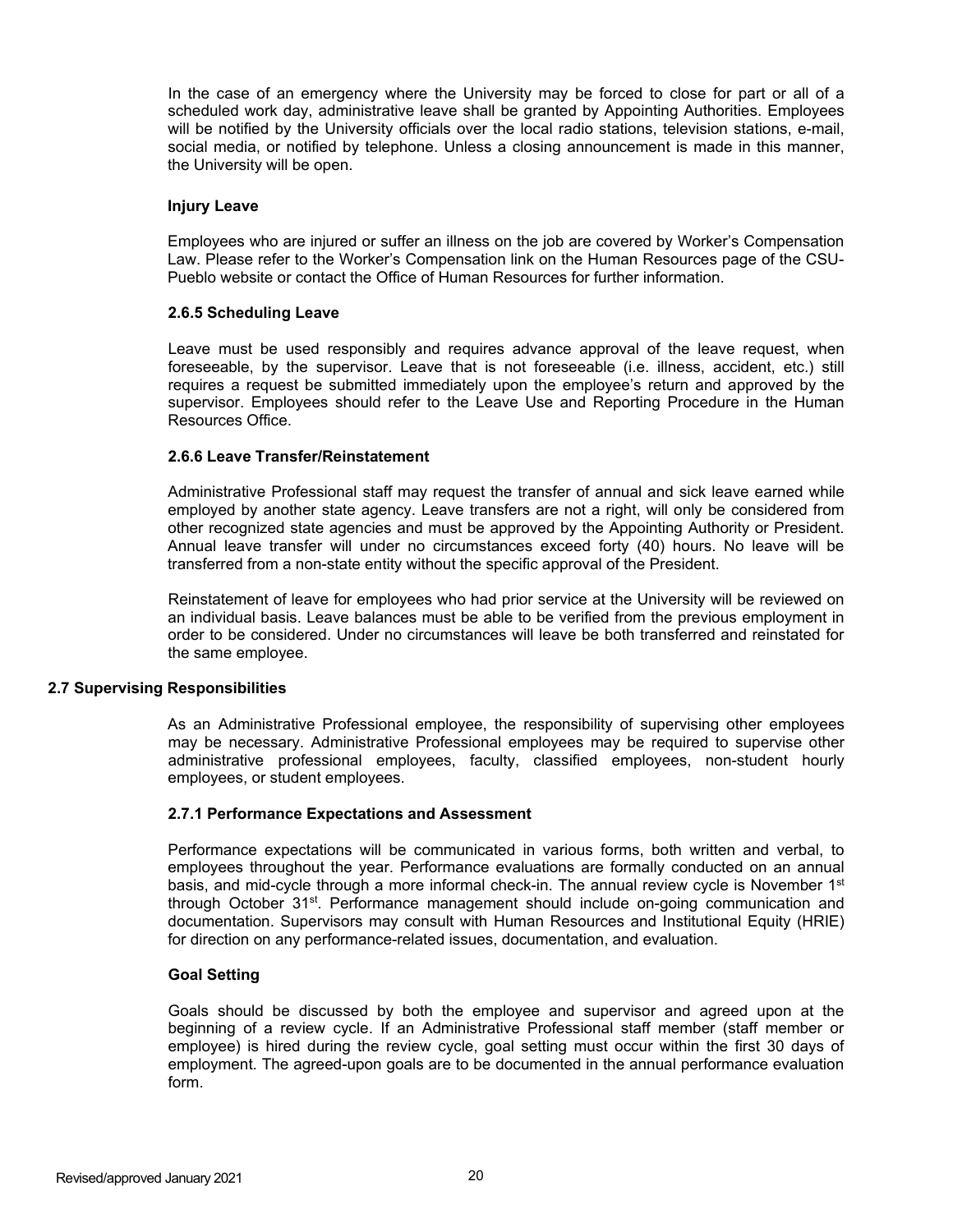#### **Year-End Evaluation**

By November 30th of each year, and as often as deemed necessary, the supervisor and employee meet to discuss final performance ratings. Supervisors will support the ratings with comments and justification. The supervisor and next level supervisor must electronically sign the performance evaluation prior to the supervisor reviewing it with the employee. Employees provide their input during their self-review and may also include additional comments after meeting with their supervisor prior to signing. If there is a determination to retain an employee with an overall rating of unacceptable then the supervisor will be required to work with HRIE to place the employee on a Performance Improvement Plan (PIP). Administrative Professional staff have no right to progressive discipline and may be terminated by the appointing authority as deemed appropriate.

#### **Performance Evaluation Dispute**

Employees who can document factual errors in a performance evaluation may submit a request for review to the supervisor and appropriate appointing authority. Only factual errors will be reviewed; the appointing authority will not substitute their judgment for that of the supervisor. The decision of the appointing authority is final.

#### <span id="page-20-0"></span>**2.8 Injury on Duty (IOD)**

If an employee is injured while on duty, it is the employee's responsibility to notify the supervisor immediately. If medical attention is needed, the injured employee may select one of the multiple designated providers for treatment.

The injured employee and their supervisor are required to submit a "First Report of Injury" form with the details of the injury, illness, or disease to the Human Resources Office upon notice of injury but no later than four (4) days of the injury.

#### <span id="page-20-2"></span><span id="page-20-1"></span>**2.9 Fringe Benefits**

#### **2.9.1 Orientation**

Orientation begins on the first day of employment. All new employees shall report to Human Resources on their first day to complete new hire paperwork required by state and federal law. This is also required in order to receive access to the University's computing resources.

In addition to the basic new hire paperwork, employees hire into 0.5 or greater positions that are eligible for benefits must also attend a detailed benefits orientation (conducted monthly). A Human Resources representative will discuss benefits, procedures, and policies during these meetings. Failure to attend the benefits orientation will result in the employee being enrolled in the default medical, dental, and retirement plans.

#### <span id="page-20-3"></span>**2.9.2 Payroll**

Payday is the last working day of each month. Currently there is an exception for the June payroll, which is paid the first working day of July. Other dates may change pursuant to state law, which will be communicated to employees. All employees are required to participate in Direct Deposit. An employee's first paycheck shall be obtained at the University's cashier window; thereafter, paychecks are deposited directly to an employee's bank of choice. During orientation, each employee shall complete a direct deposit form.

#### <span id="page-20-4"></span>**2.9.3 Workers' Compensation**

An employee that has been injured on the job or has sustained a work-related illness or disease is eligible for compensation and medical benefits as provided by the Workers' Compensation laws.

All work-related accidents and illnesses must be reported without delay to the immediate supervisor. The injured worker, and the supervisor, must complete the appropriate Report of Injury forms (available from Human Resources or the University website) no later than four (4) working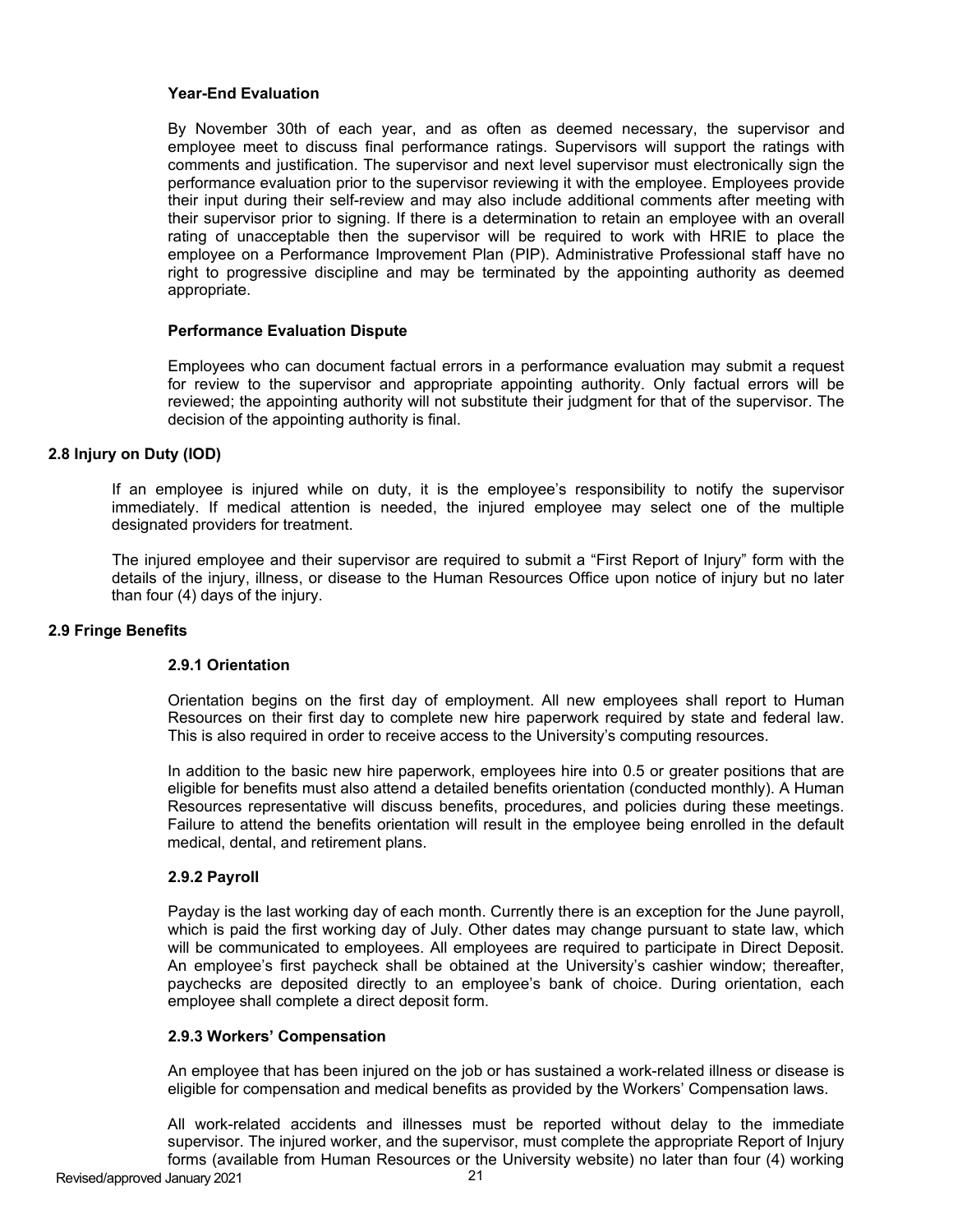days after the accident. CSU Pueblo has selected multiple providers to treat our injured employees. These providers specialize in on-the-job injuries. The injured employee may select any of the designated providers, by completing the Provider form (available on the Human Resources page of the University website or in the Human Resources office.) **Once this form is completed,** the Human Resources Office will contact the selected provider to make arrangements for treatment. Employees must provide the Return to Work form to the Human Resources office and the immediate supervisor upon return from treatment. The supervisor and Human Resources staff will evaluate any temporary restrictions and temporarily adjust the employee's duties as appropriate.

- a. In the event of a life or limb-threatening emergency, the injured employee will be transported to the nearest emergency medical facility. **However, follow-up care MUST BE provided by one of the designated providers.**
- b. If an employee is injured outside of normal business hours (8:00 a.m. to 5:00 p.m. Monday through Friday), he/she should seek treatment at the St. Mary-Corwin Medical Center emergency room, 1008 Minnequa Avenue, Pueblo, CO. If the injury is life threatening, call 911 or go to the nearest emergency room for treatment. A Return to Work form is required.
- c. If an employee is treated by any medical provider, other than the approved providers list, the employee will be responsible for payment for such treatment.

#### <span id="page-21-0"></span>**2.9.4 Health Insurance**

It is the policy of the University that all 0.5 and above FTE employees have health insurance coverage. Thus, several health insurance plans are available through the University's participation in the Colorado Higher Education Insurance Benefits Alliance (CHEIBA). Employees (0.5 and above FTE) must enroll for medical insurance unless they waive coverage by providing evidence of coverage under another group plan. If coverage is waived, dependent coverage and dental coverage are also waived. Failure to make an election within 30 days of the first day of work will result in the employee being automatically enrolled in the default plan. Premiums on default coverage will be deducted on an after-tax basis. Changes to the medical plans may only be made during open enrollment or when there is a qualifying status change. For specific information on medical plan benefits and premiums, employees should review orientation materials or contact the Human Resources office.

#### <span id="page-21-1"></span>**2.9.5 Dental Insurance**

Enrollment in a dental plan is also mandatory for 0.5 and above FTE employees and available through the University. Employees may not waive dental coverage unless they also waive medical coverage as defined above. Failure to make an election within 30 days of the first day of work will result in the employee being automatically enrolled in the default dental plan. Premiums will be deducted on default coverage on an after-tax basis. Changes to the dental plans may only be made during open enrollment or when there is a qualifying status change. For specific information on dental plan benefits and premiums, employees should review orientation materials or contact the Human Resources office.

#### <span id="page-21-2"></span>**2.9.6 Consolidated Omnibus Budget Reconciliation Act COBRA**

Federal law was enacted on April 7, 1986, requiring that most employers sponsoring group health plans offer employees and their families the opportunity for a temporary extension of health and dental coverage at group rates. Employees who terminate employment have the opportunity to continue health coverage for 18 months. Dependent children, already covered through one of the plans, may continue coverage for 36 months. The employee will be responsible for the total premium plus a processing fee.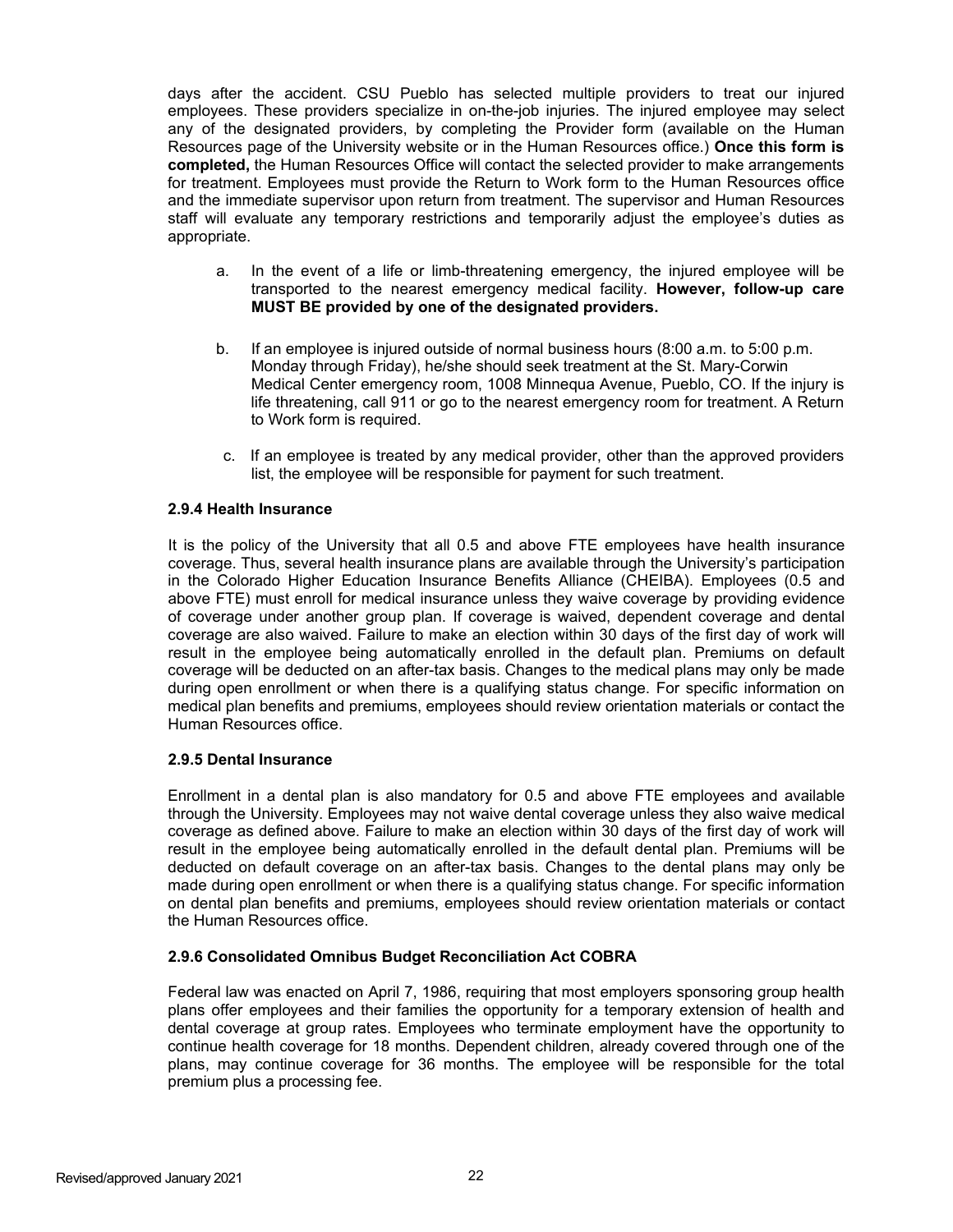#### <span id="page-22-0"></span>**2.9.7 Life Insurance**

Enrollment in a basic term life insurance plan is mandatory for University employees. Life insurance is offered through a plan selected by the University and the cost is shared between the employee and the University. Please see Loss Schedule of Indemnities for amount of payout. Accidental death and dismemberment (AD&D) coverage is included in the plan. Additional life and AD&D insurance plans are offered at a group rate. Please refer to your orientation information for further explanation or contact the Human Resources Office.

#### <span id="page-22-1"></span>**2.9.8 Long-Term Disability Insurance**

Enrollment in long-term disability insurance is mandatory for University employees and is provided at no cost to the employee. This policy will pay 66 2/3% of basic monthly earnings up to a maximum monthly benefit of \$7,000 if an employee is unable to work because of a disability. The plan is payable on the 91<sup>st</sup> day of the disability if the provider so deems and after all accrued sick leave has been used. Employees who are vested with Public Employee Retirement Association (PERA) are also eligible for the PERA disability program. Refer to your orientation information, or contact the Human Resources office for more information.

#### <span id="page-22-2"></span>**2.9.9 Vision Insurance**

A voluntary vision insurance plan is offered through the University. Please refer to your orientation information for the current providers and rates available, or contact the Human Resources office.

#### <span id="page-22-3"></span>**2.9.10 Flexible Spending Accounts**

The University offers the following reimbursement accounts to employees who wish to have eligible expenses deducted from their salary on a pre-tax basis:

Dependent Care Reimbursement Account Health Care Reimbursement Account

This program is available at no cost to the employee through a vendor selected by CHEIBA. It includes an optional debit card for a yearly fee paid by the employee.

#### <span id="page-22-4"></span>**2.9.11 Defined Contribution Plan**

University employees do not contribute to Social Security and receive no Social Security Credit while employed at the University. Employees hired after March 1, 1986 do contribute to Medicare and are Medicare eligible. The State Board of Agriculture (SBA) established the CSU Pueblo Defined Contribution Plan (DCP) and Optional Retirement Plan (ORP) for retirement for all employees on May 1, 1994. Plan contributions are invested, at the direction of each employee, in one or more plans available. All employee contributions to the plan are taken on a tax deferred basis so as not to be included in the employee's gross income for federal tax purposes.

All new employees are required to enroll in the University's DCP. If a new or current employee has an existing account with the Public Employee Retirement Association (PERA) and one year of PERA service credit, he/she may continue with that retirement plan. Otherwise, enrollment with one of the DCP's retirement carriers is required. Additional voluntary tax deferred retirement are available. Enrollment information is available in the Human Resources office.

#### <span id="page-22-5"></span>**2.9.12 Travel Insurance**

University employees are covered through a vendor selected by CHEIBA while traveling for the University. The policy pays a maximum Accidental Death and Dismemberment benefit of \$100,000, if the accident results in death or dismemberment as defined by the plan. This insurance is offered at no cost to the employee. For specific information regarding this insurance, please see the benefit booklet or contact the Human Resources office.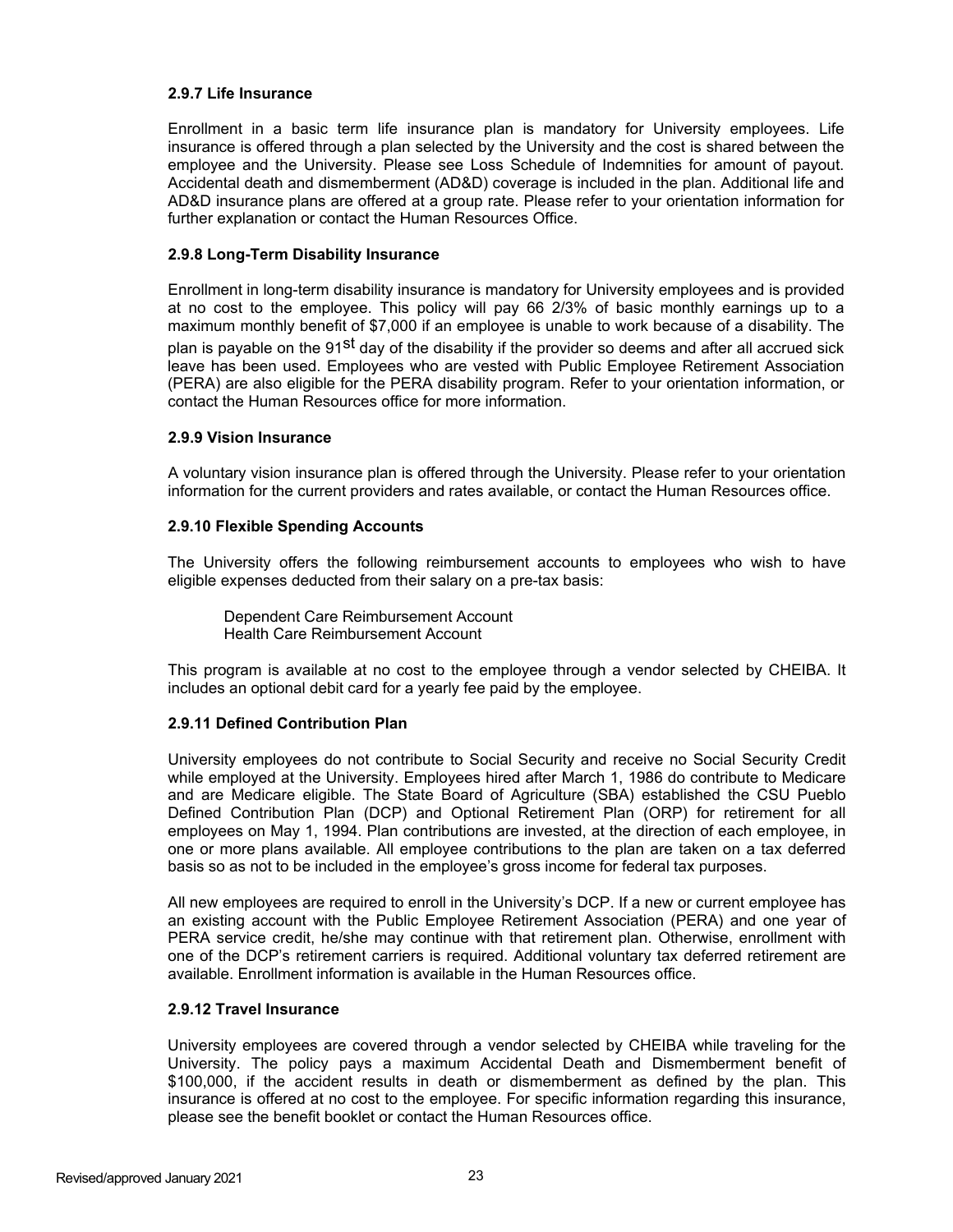#### <span id="page-23-0"></span>**2.9.13 Employee Tuition Reimbursement Program**

The Board of Governors has determined that faculty and staff may be offered the privilege of enrolling in position-related and career enhancement courses offered by the campus, limited to "courses that will benefit the State and enhance the employee's performance."

Under the following conditions, Administrative Professional employees with appointments at halftime (0.5 FTE) or greater may register for credit courses at CSU Pueblo, CSU-Fort Collins, or CSU Global—on a space-available basis--without the assessment of the student portion of total tuition or general fees to the employee.

- a. The employee must obtain the written consent from the head of his/her administrative unit to register for specific courses.
- b. Courses taken as an employee under the Employee Study Privilege Program should enhance the employee's performance and benefit the University. The value of this benefit may be taxable. Please refer to the Internal Revenue Code (26 U.S.C sections 127, 132(d) and 117) or consult with your tax professional in determining if this benefit is taxable income. Supervisors may approve an employee's use of study privilege even if the subject matter is not directly related to current job duties if they determine it will enhance the employee's performance.
- c. Time off to attend courses during an employee's scheduled work hours requires approval of the supervisor, which should be granted unless there is no reasonable way for the employee to perform his/her duties at other times. Time off to attend courses voluntarily taken by the employee at their own request requires approval of the supervisor and the Appointing Authority. Time off to attend courses required by the department in order to improve job skills should be treated as administrative leave with pay and must be approved by the supervisor.
- d. Administrative Professional employees become eligible for this study privilege as soon as their employment begins.
- e. The President shall set the maximum number of credits for which eligible employees are permitted to apply for tuition reimbursement per academic year, including the previous summer term. For employees with full-time appointments, the maximum is nine (9) credits; for employees with appointments from 0.75 time to 0.99 time, the maximum is seven (7) credits; and for employees with appointments from 0.50 time to 0.74time, the maximum is five (5) credits.

Certain tuition and fees are not covered by the study privilege (e.g. tuition covered under COF in situations in which you do not apply for and authorize COF or you audit a course, Special Courses fees, University Facility fee, and college charges for technology), so these must be paid by the employee at the time of registration.

- f. Tuition and fees covered may include base tuition, differential tuition, and program charges. A waiver of the University Technology fee and General fee will be credited to the student account.
- g. Only credit courses that are a part of the CSU Pueblo, Colorado State University, and Colorado State University Global Campus General Catalog, are available under this benefit. These courses will be identified with a departmental course number. In particular, the study privilege does not cover the cost of continuous registration.
- h. The above credit maxima include courses which are audited by the employee rather than taken for credit. Tuition will be assessed for credits taken above the maximum amount allowed per employee.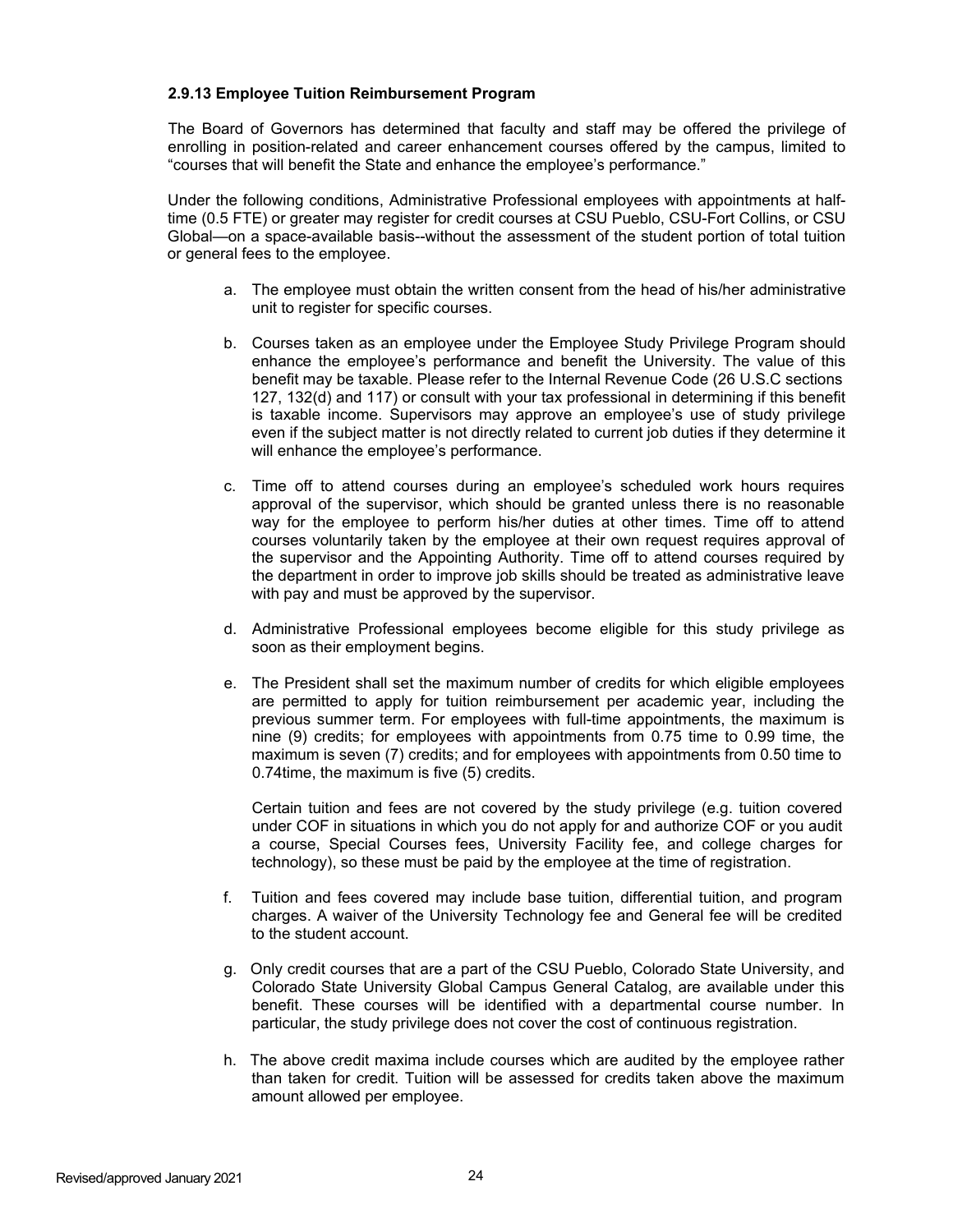#### **Reciprocal Study Privilege:**

To maximize the benefits of inter-campus collaboration, the Board of Governors has authorized qualified members of the faculty and staff of any CSUS campus to enroll in position-related and career enhancement courses offered by any CSUS campus.

Reciprocal Study Privileges at the CSU Ft. Collins Campus and CSU Global Campus, are available to eligible employees. This reciprocal study privilege is administered according to the policies and enrollment procedures of the host institution, except that eligibility of the individual applicant shall be defined and determined by the study privilege policies of CSU Pueblo. It is the employee's responsibility to accurately complete the form subject to the host institution's policies, enrollment procedures, and deadlines.

The full cost of any courses in which the employee is enrolled that are not approved by CSU Pueblo or the host institution shall become the employee's responsibility.

#### <span id="page-24-0"></span>**2.9.14 Colorado State Employees Assistance Program (C-SEAP)**

C-SEAP is a program designed to provide employees and their family with free, confidential, short- term counseling, referral, and assistance in times of need. C-SEAP can help with problems relating to the job, stress, drug or alcohol abuse, finances, relationship or family issues, grief, and legal questions. C-SEAP may be contacted directly. C-SEAP information is available on the University website.

#### **2.9.15 Student Health Services**

For a fee, an employee may use the Student Health Services for minor illnesses and routine services. Contact Student Health Services (located in the University Center) for details on services offered.

#### <span id="page-24-2"></span><span id="page-24-1"></span>**2.10 Grievance Procedures**

The grievance procedure is intended to find resolution of employee issues at the lowest level and is intended to provide the opportunity to resolve issues at each level of the reporting structure. It is not intended to be adversarial or punitive. Grievances may only be filed for alleged violation, misinterpretation, or inconsistent application of established rules, established practices, procedures, policies, or laws. Any violation of the policy on Discrimination, Protected Class Harassment, Sexual Misconduct, Intimate Partner Violence, Stalking, and Retaliation will be handled in accordance with the procedures adopted by the Office of Institutional Equity.

**Informal Resolution:** The first effort in this process begins with an informal discussion with the direct supervisor or, if the issue is with the direct supervisor, the second-level supervisor. This discussion is intended to identify the specific issue and identify potential solutions. If the direct supervisor is not available for an extended period of time or is no longer in the assigned position, the second level supervisor will appoint an individual to serve as the assigned responsible supervisor for the purpose of resolving the issue.

In resolving a workplace problem or conflict, University supervisors and employees are expected to work together in a mutually respectful manner and to make a good faith effort to resolve such problems in a manner that is consistent with the needs of the University. If after an employee has worked with his or her direct supervisor or the second level supervisor, the problem is not yet resolved, an employee may meet with the Director of Human Resources to discuss the workplace problem. A discussion with the Director of Human Resources may be about any unresolved workplace problem that is of significant concern to the employee, the problem need not be limited to issues that are grievable. The Director of Human Resources may make further inquiry into the problem, take other actions that the Director determines are appropriate under the circumstances, and make recommendations. When necessary, the Director of Human Resources will refer an employee to the Office of Institutional Equity.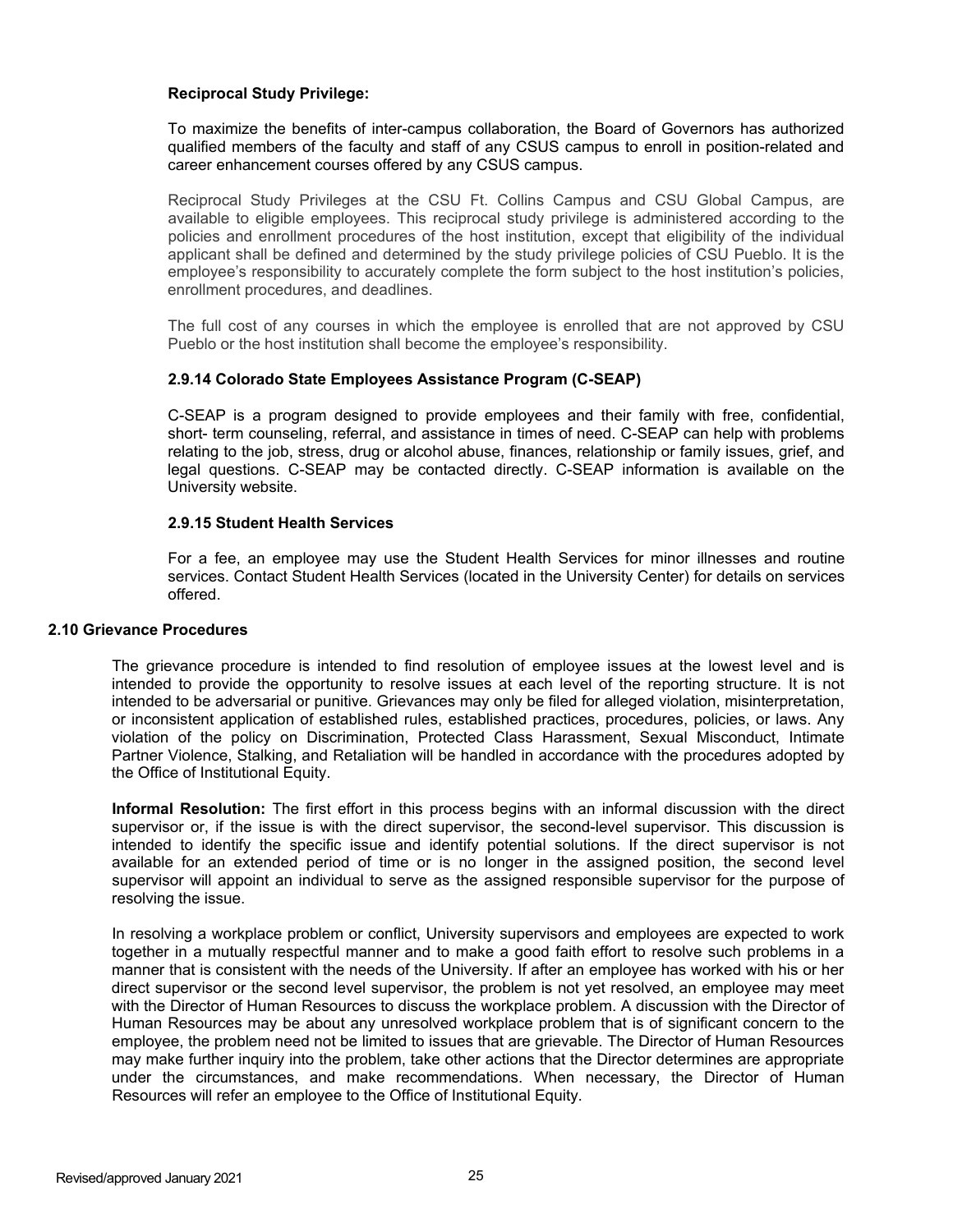University Administrative Professional staff are prohibited from retaliating against an employee for seeking to discuss a personal workplace problem with his or her supervisor, or with the Director of Human Resources, or for filing a grievance. Employees are required to exercise good judgment in deciding what kinds of problems are sufficiently consequential to justify the staff time and other resources consumed in a grievance.

If the problem is not resolved, and the matter is grievable under this policy, the employee can proceed to Step 1 of the grievance process.

**Step 1—Written Grievance:** If an employee and supervisor are unable to reach an acceptable solution during the informal step, an employee may submit a written grievance to the second level supervisor and Human Resources, with a copy to the supervisor within 10 business days of the informal resolution, or within a reasonable time frame if the issue or action is ongoing. This written grievance must include the following items:

- a. clear and concise statement of the nature of the grievance;
- b. citation of the official policy, procedure, rule, practice or law alleged to have been violated (document the source if possible);
- c. the alleged violation or reason;
- d. the reason for dissatisfaction with the decision made at the informal level;
- e. a statement of the desired remedy;
- f. any pertinent information regarding the situation;
- g. signature and date of the submission.

The second level supervisor will review the submitted materials and any additional information relevant to the grievance, speak with appropriate personnel, and conduct a meeting with the employee. Within five business days of the meeting with the employee, the second level supervisor will issue a written decision.

The Director of Human Resources may initiate discussions with the grievant and the respondent to seek a resolution to the conflict at any stage in the grievance process. The grievant or respondent to the grievance may seek the assistance of the Director of Human Resources in devising a satisfactory resolution to the grievance at any time in the process. Any conflict resolution arrive at through consultation with the Director of Human Resources will be documented by the Director of Human Resources.

**Step 2—Appeal of Written Decision:** An employee may file an appeal to the appropriate Vice President within five business days of receipt of the written decision. In the event the Vice President is the supervisor or second level supervisor, the President shall select a designee to respond to the Appeal of Written Decision. The Vice President/designee shall conduct a meeting with the employee within 10 business days of receipt of the appeal. The Vice President/designee will consider only information and issues included in the original written grievance. The Vice President/designee shall issue a written decision within 10 business days of the conclusion of the meeting.

**Step 3—Final Appeal:** An employee may file an appeal to the President within five business days of receipt of the Step 2 written decision. The President may only consider those issues included in the original grievance. The President will issue a written decision within 15 business days of receipt of the appeal. The President's decision is final.

**Note: All timelines may be waived or modified if agreed to by each party and/or in the best interest of resolving the issue.**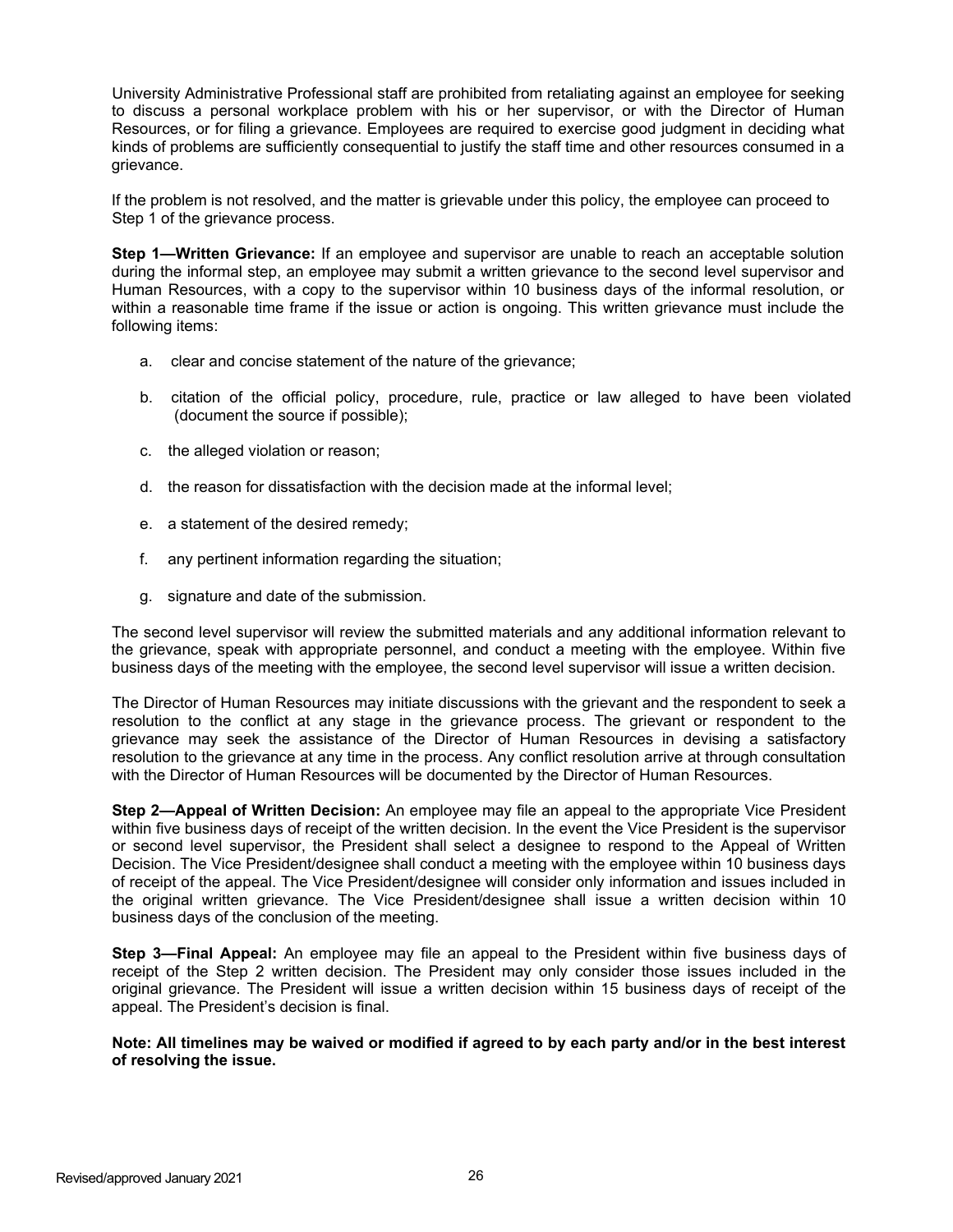#### <span id="page-26-0"></span>**2.11 Resignation**

Administrative Professional personnel who intend to resign their positions shall submit a written letter of resignation to their supervisor and Appointing Authority with a copy provided to the Human Resources Office. Administrative Professional employees who intend to resign from the University should submit a written letter of resignation with an exact effective date. They are asked to consider the welfare of students and the effective operations of the University when determining the effective date. A resignation may be rescinded only if the employee and the Appointing Authority mutually agree. The employee must contact the Human Resources Department regarding exit procedures and processes.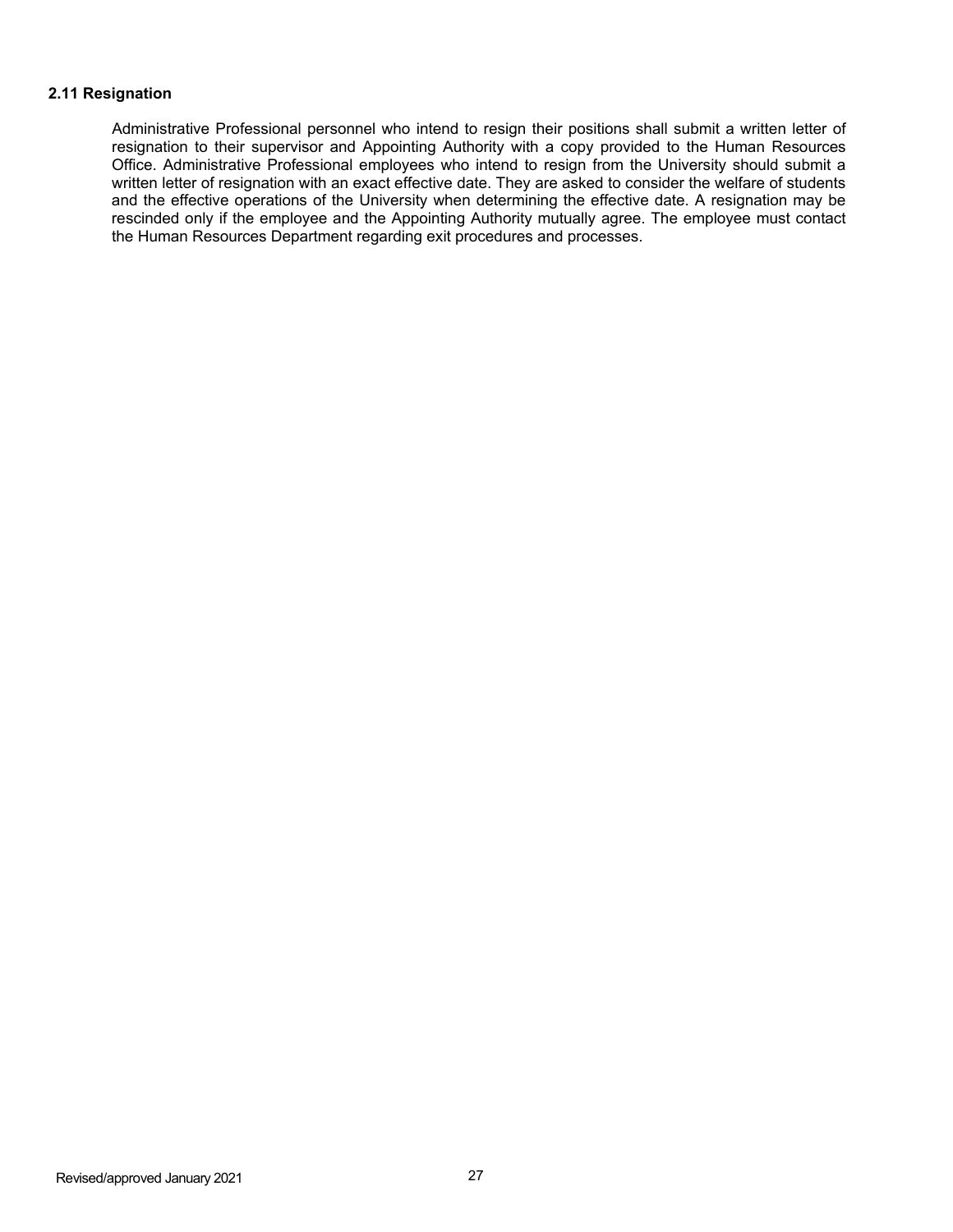#### **CHAPTER 3 OTHER POLICIES AND PROCEDURES**

#### <span id="page-27-0"></span>**3.1 Hiring Procedures for Administrative Professional Positions**

In order to ensure that the University employs the highest quality academic faculty, administrative faculty, and professional staff available, and that the University is in full compliance with its obligations as an Affirmative Action/Equal Opportunity Employer, all authorized vacancies will be filled in accordance with hiring procedures approved by the President. A complete copy of these procedures is available in the Human Resources Office.

#### <span id="page-27-1"></span>**3.2 Policy on Discrimination, Protected Class Harassment, Sexual Misconduct, Intimate Partner Violence, Stalking, and Retaliation**

CSU Pueblo is committed to equal educational and employment opportunities and to the elimination of all forms of Discrimination, Protected Class Harassment, Sexual Misconduct, Intimate Partner Violence (Domestic Violence, Dating Violence), Stalking, and Retaliation. Furthermore, CSU Pueblo is committed to maintaining respectful, safe, and nonthreatening educational, working, and living environments. A complete copy of this Policy is located in the Policy library.

Procedures for addressing any complaint or concern relative to this policy will be handled by the Office of Institutional Equity. Please refer to their website for a complete copy of the procedures for addressing a concern or complaint.

#### <span id="page-27-2"></span>**3.3 Disability Accommodations**

**Employees seeking disability resources and accommodation or who have related concerns should contact the University's ADA Coordinator: Director of Human Resources, Administration Building, Suite 307 at 2200 Bonforte Boulevard, Pueblo, Colorado 81001, (719) 549-2441.**

#### <span id="page-27-3"></span>**3.4 Drug Free Workplace**

The unlawful manufacture, distribution, dispensation, possession, or use of a controlled substance, including marijuana, are prohibited in the University workplace and will be grounds for disciplinary action, which may lead to suspension with or without pay, or to dismissal, at the discretion of the President. An Administrative Professional who is convicted of a felony drug offense must also notify his/her supervisor and the Human Resources Office of the conviction in writing, no later than five (5) days after the date of the conviction. Disciplinary action may occur based on the conviction. An Administrative Professional employee may be required to satisfactorily participate in a drug abuse assistance or rehabilitation program as a condition of employment.

For purposes of this policy, "University workplace" shall be defined as any property owned, leased, or occupied by the University, and any place where University work is actually performed, including but not limited to off-campus activity sites.

For purposes of this policy, "conviction" shall mean a finding of guilt, a plea of guilty or no contest, the imposition of a sentence, a deferred sentence, or any combination of the above. "Controlled substance" shall mean a controlled substance as defined in schedules Y through V of section 202 of the Controlled Substances Act (21 U.S.C. 812) and related regulations (21 C.F.R. 1300.11 through 1300.15) as they may be amended from time to time. Marijuana is prohibited on campus regardless of whether a person holds a medical marijuana license.

Information on the University's drug free awareness program is available in the Human Resources Office or the Human Resources page of the University website.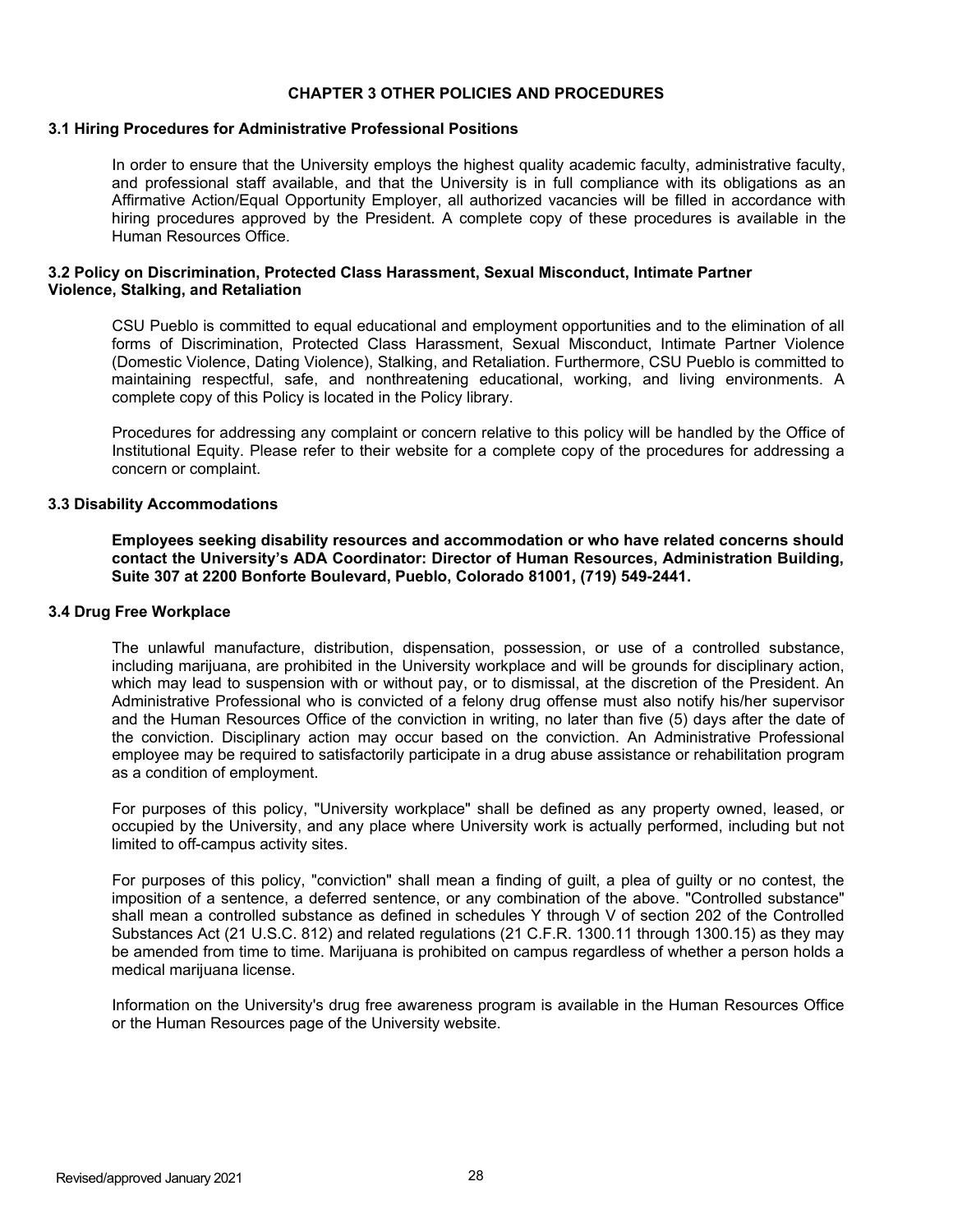**APPENDIX A CSU-Pueblo Family and Medical Leave Act Policy**

**Policies of CSU-Pueblo** 

## **University Policy**

Policy Title: Family and Medical Leave Policy

Owner: Board of Governors

Contact: Human Resources Web: http://www.csupueblo.edu/HR Email: hr@csupueblo.edu



Category: Human Resources

Policy ID#: 7-005-00

Effective Date: 10/6/2017 Supersedes Policy ID#: 000

## **PURPOSE OF THIS POLICY**

Colorado State University-Pueblo (CSU-Pueblo orthe University) recognizes that its faculty and staff strive to balance the responsibility of their work and personal lives. This Family Medical Leave Policy is designed to support those efforts and to comply with the provisions of the Family Medical Leave Act of 1993 (FMLA), as later amended and applicable implementing regulations. This policy also contains provisions for compliance with the State of Colorado's Family Care Act.

This policy provides rules and guidance for the use of Family and Medical Leave. Additional procedures, guidelines and forms for applying for Family and Medical Leave, recording the use of such leave and working with employees, are as prescribed by the Human Resources Department.

## **APPLICATION OF THIS POLICY**

This policy applies to faculty, administrative professional, and any contracted employees. This policy does not apply to State classified employees, however Family Medical Leave policies for State classified employees are contained in the procedures adopted by the Executive Director of the State Department of Personnel and Administration and those procedures will be followed by the University for State classified employees who are eligible for FMLA under those procedures.

## **DEFINITIONS USED IN THIS POLICY**

1. Eligible Employee - a person employed for at least twelve (12) months at CSU-Pueblo (need not have been consecutive) with at least 1250 hours of service during the immediately preceding 12 months. Faculty members teaching 9 month appointments who work half time or more are deemed to meet the 1250 hour threshold.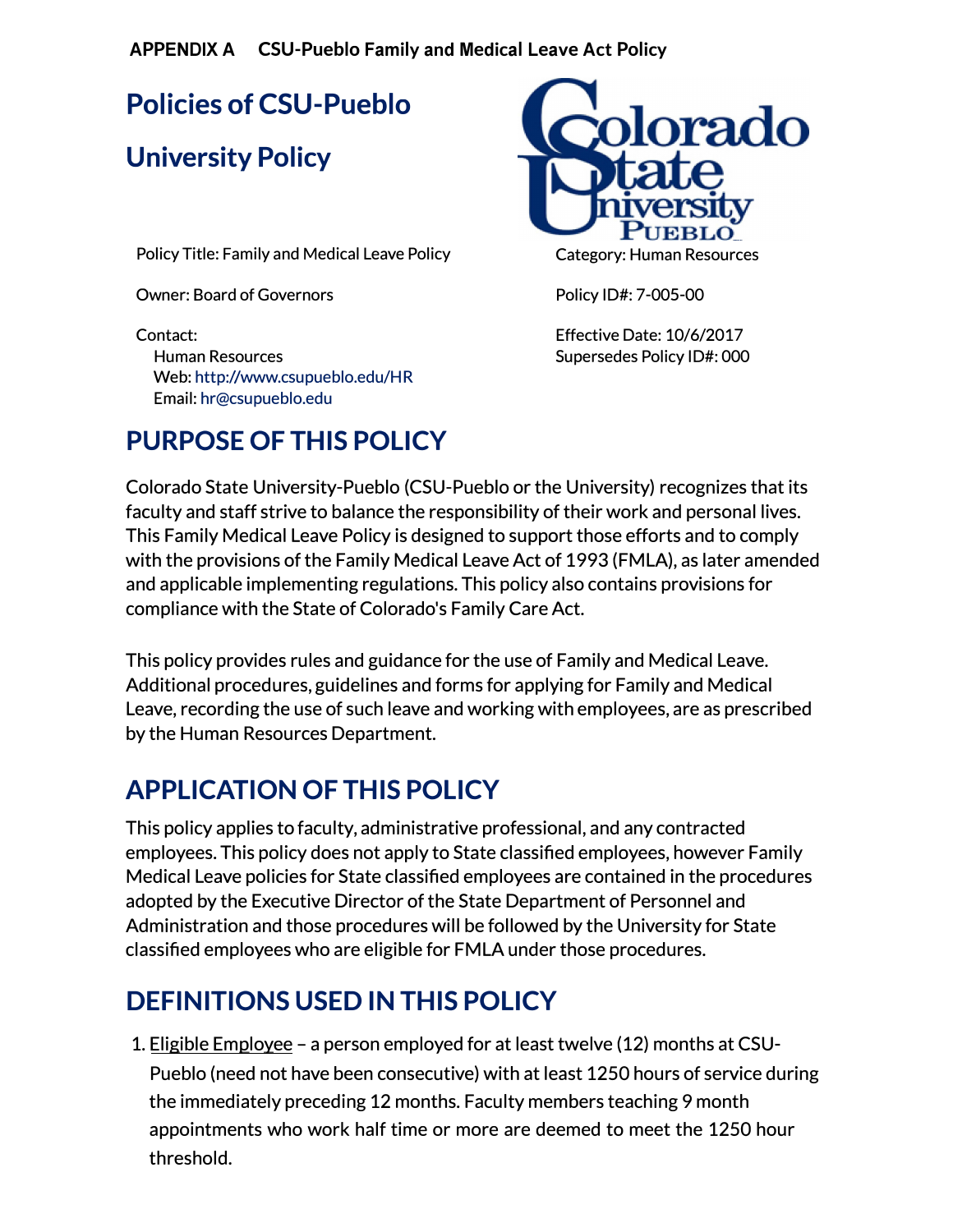- 2. Spouse- a person who is legally married to an eligible employee, including a common-law spouse or same-gender spouse, domestic partner or civil union partner.
- 3. Child includes biological children, adopted children, foster children, stepchildren, and legal wards of either the eligible employee or the eligible employee's Spouse, as well as any person for whom either the eligible employee or the eligible employee's Spouse is standing in loco parentis, provided that the child is under eighteen (18) years of age and/or is incapable of self-care because of a mental or physical disability.
- 4. Civil union partner an individual who has entered into a civil union with another person pursuant to C.R.S.14-15-100 et seq.
- 5. Domestic partner an adult at least 18 years of age who is the same gender as an employee, with whom the employee has shared an exclusive, committed relationship for at least one year with the intent for the relationship to last indefinitely; and who is not related to the employee by blood to a degree that would prohibit marriage.

## **POLICY STATEMENT**

Family and Medical Leave is a job protection benefit for eligible employees provided by the University in accordance with the federal and state law. An eligible employee is entitled to take up to thirteen (13) work weeks of unpaid, job-protected leave for a specified family and medical reason with continuation of group health insurance coverage under the same terms and conditions as if the employee had not taken leave. Family and Medical Leave during a rolling twelve (12) month year begins on the first date the eligible employee uses Family and Medical Leave. The thirteen (13) work weeks of Family and Medical Leave do not need to be used consecutively. Leave may be taken in less than whole day increments. The eligible employee is not expected to "make up" the time taken as Family and Medical Leave. Family and Medical Leave may be taken for any one (1) or a combination of the following reasons:

- 1. the birth of a child and to care for the newborn child within one year of birth;
- 2. the placement with the eligible employee of a child for adoption or foster care and to care for the newly placed child within one year of placement;
- 3. to care for the eligible employee's spouse, child, or parent who has a serious health condition;
- 4. a serious health condition that makes the eligible employee unable to perform the essential functions of their job;
- 5. any qualifying exigency arising out of the fact that the eligible employee's spouse, son, daughter, or parent is a covered military member on "covered active duty;" or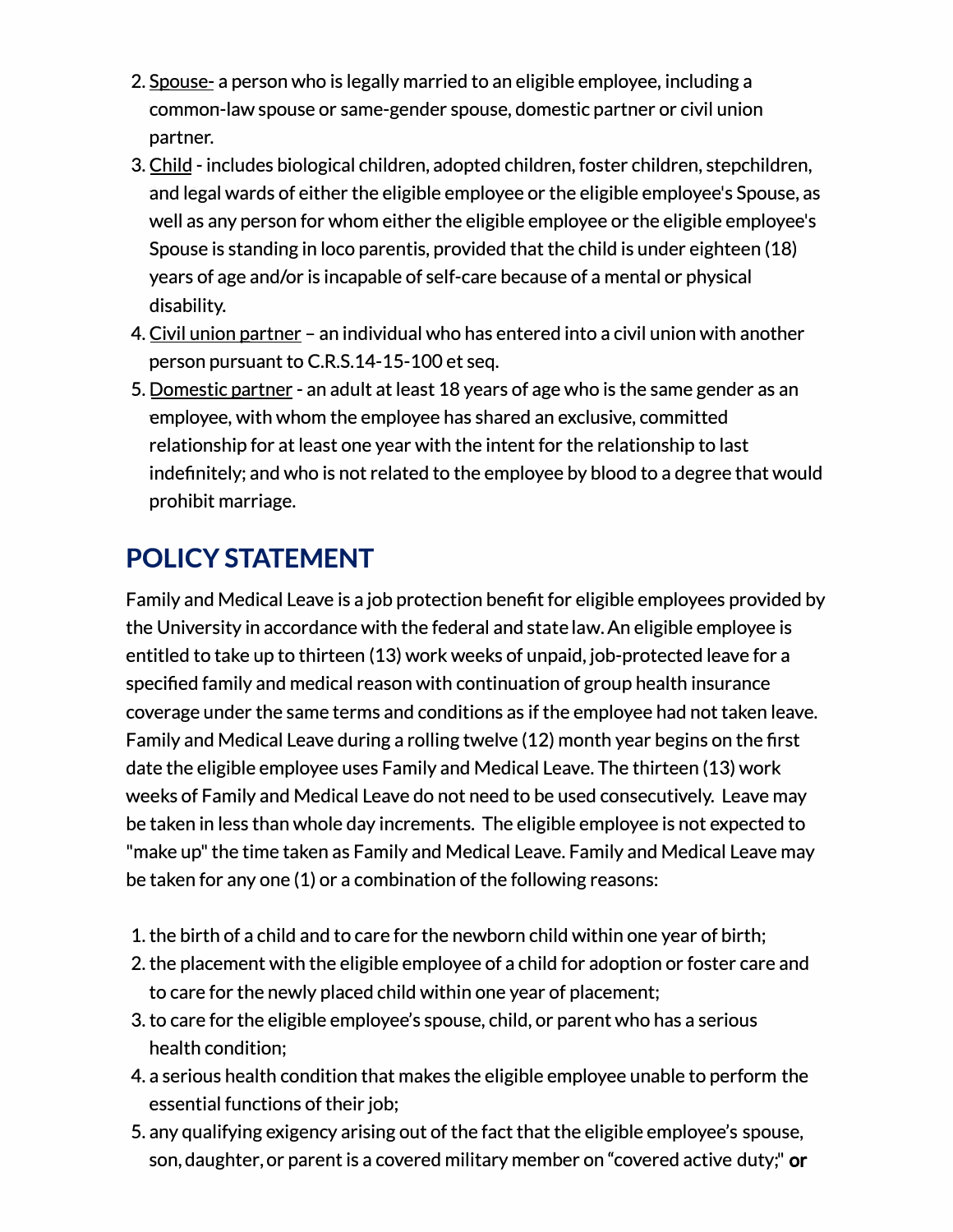6. Twenty-six workweeks of leave during a single 12-month period to care for a covered servicemember with a serious injury or illness if the eligible employee is the servicemember's spouse, son, daughter, parent, or next of kin (military caregiver leave).

### **Entitlement to Military Family Leave**

An eligible employee may take Military Family Leave for a spouse, child, or parent on covered active duty or called to active duty status with the Armed Forces due to a "Qualifying Exigency," which is defined as one (1) of the following situations:

- 1. Advance notice of deployment that is one week or less.
- 2. Military events or related activities.
- 3. Urgent (as opposed to recurring or routine) child-care/school activities necessitated due to military service.
- 4. Exigent financial or legal tasks to deal with the family member's call to active duty.
- 5. Counseling for the eligible employee or a child which is provided by someone other than a healthcare provider if the need for the counseling arises from the covered active duty of a military family member.
- 6. Spending time with the service member on rest and recuperation breaks during deployment.
- 7. Post-deployment activities.
- 8. Other situations arising from the call to duty, as agreed upon by the eligible employee and his or her supervisor.

### **Entitlement to Military Caregiver Leave**

An eligible employee who is the spouse, child, parent, or next of kin of a service member in the Armed Forces is entitled to up to twenty-six (26) work weeks of Military Caregiver Leave during a rolling twelve (12) month year to care for the service member if he or she becomes seriously injured or ill in the line of duty. The service member must be undergoing medical treatment, recuperation, or therapy; be in outpatient care; or be on the temporary disability retired list. In addition to service members, this provision applies to a veteran undergoing medical treatment, recuperation, or therapy for an injury or illness that existed prior to the beginning of the veteran's active duty, but was aggravated by service in the Armed Forces. The veteran's discharge must have been other than dishonorable and must have been effective during the five (S) year period immediately preceding the date on which leave is to begin. The rolling year for Military Caregiver Leave begins on the first date that the eligible employee uses the Military Caregiver Leave, and this rolling year is distinct from the rolling year for any other Family Medical Leave. However, the use of Military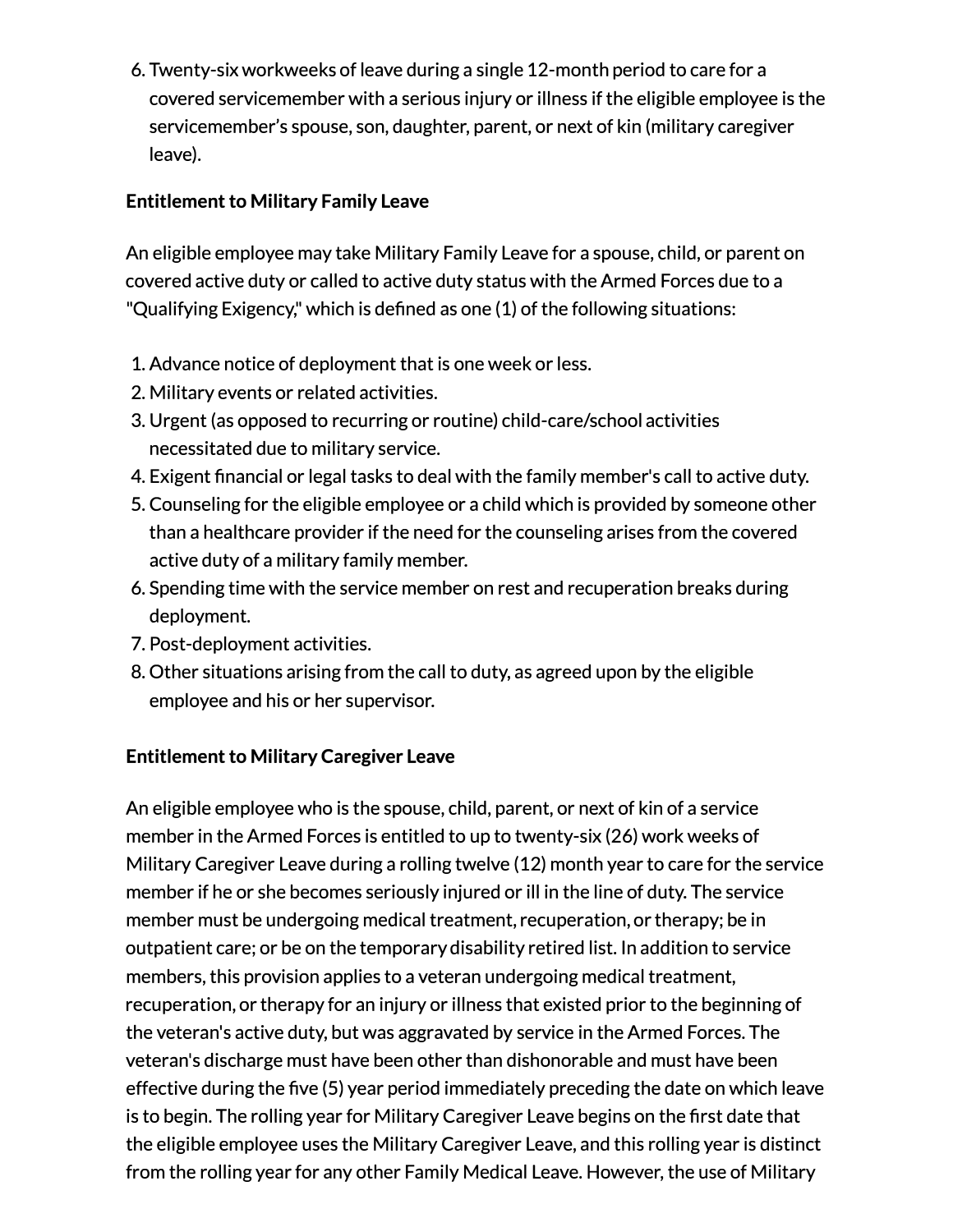Caregiver Leave cannot cause the total use of all types of Family Medical Leave to exceed twenty-six (26) work weeks during any twelve (12) month period.

### **Application for Family and Medical Leave**

An eligible employee may request Family and Medical Leave, Military Family Leave or Military Caregiver Leave by contacting their supervisor and the Human Resources Department. Supervisors should immediately notify the Human Resources Department in all situations in which an employee's absence from work or requested leave will qualify or might qualify for any of these forms of leave. Timely notification of the Human Resources Department is essential in order to meet legally required time limits. The Human Resources Department will provide the necessary forms. Information, such as medical documentation, may be requested in order to make a determination of eligibility. Ultimate determination of eligibility rests with Department of Human Resources. An application for leave under this policy should be made as soon as the eligible employee becomes aware of the need for such leave or as soon as practical thereafter. Planning for absences under this policy should, when practical, be scheduled so as to avoid the disruption to University activities.

Eligible employees do not have to share a medical diagnosis, but must provide enough information to the University so it can determine if the leave qualifies for FMLA protection. Sufficient information could include informing the University that the eligible employee is or will be unable to perform their job functions, that a family member cannot perform daily activities, or that hospitalization or continuing medical treatment is necessary. Eligible employees must inform the University if the need for leave is for a reason for which FM LA leave was previously taken or certified. The University can require a certification or periodic recertification supporting the need for leave. If the University determines that the certification is incomplete, it must provide a written notice indicating what additional information is required.

Once the University becomes aware that an employee's need for leave is for a reason that may qualify under the FMLA, the University must notify the employee if they are eligible for FMLA leave and, if eligible, must also provide a notice of rights and responsibilities under the FMLA. If the employee is not eligible, the University must provide a reason for ineligibility. The University must notify its employees if leave will be designated as FMLA leave, and if so, how much leave will be designated as FMLA leave.

### **Intermittent or Reduced Family and Medical Leave**

Leave taken under this policy may be taken on an intermittent basis if this is approved by the Human Resources Department in consultation with the department or unit head. A request for intermittent or reduced Family and Medical Leave that is due to the eligible employee's own serious illenss or to allow the eligible employee to care for a spouse, child, or parent who is ill must be approved when this is determined to be medically necessary.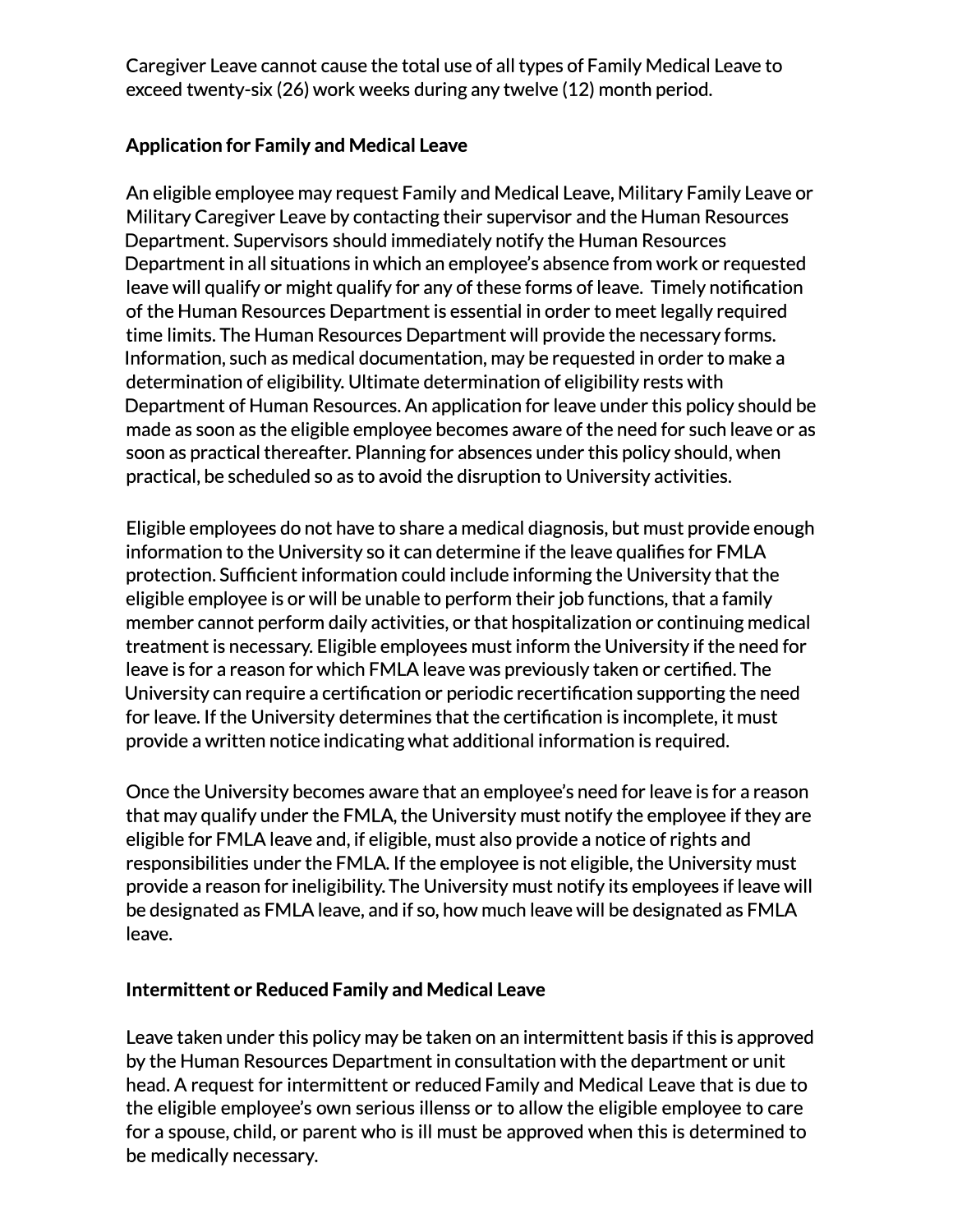### **Paid/Unpaid Leave**

Leave under this policy is unpaid leave. The eligible employee must use their accrued sick leave, accrued annual leave, compensatory time off, Worker's Compensation wages or other forms of earned paid leave until such leave balances have been exhausted. This leave is concurrent with Family and Medical Leave. The eligible employee may choose which form of available paid leave to use.

Faculty who are taking Family and Medical Leave, Military Family Leave or Military Caregiver Leave will not have their leave accounts for those leaves charged on days when the University is closed for University scheduled holidays or scheduled academic breaks.

Administrative professional employees and contracted employees on Family and Medical Leave, Military Family Leave or Military Caregiver Leave will not have their leave accounts charged for University scheduled holidays.

### **Use ofAdditional Leave after Family and Medical Leave is Exhausted**

After Family and Medical Leave, Military Family Leave or Military Caregiver Leave has been exhausted, the eligible employee may request additional time off using other types of leave. The granting of such additional leave is at the discretion of the appropriate appointing authority. Appointing authorities must consult with the Human Resources Department prior to deciding whether to grant or to deny the eligible employee's request.

## **Recording of Family and Medical Leave, Military and Family Leave or Military Caregiver Leave and Concurrent Paid Leave**

Whenever an employee takes Family and Medical Leave, Military Family Leave or Military Caregiver Leave, the Human Resources Department is responsible for entering that leave into the university's automated leave system. The Human Resources Department will also enter any leave being used concurrently with unpaid leave.

Family and Medical Leave runs concurrently with the State of Colorado Parental Leave which may be taken anytime within the first twelve months from the Child's date of birth or placement for adoption.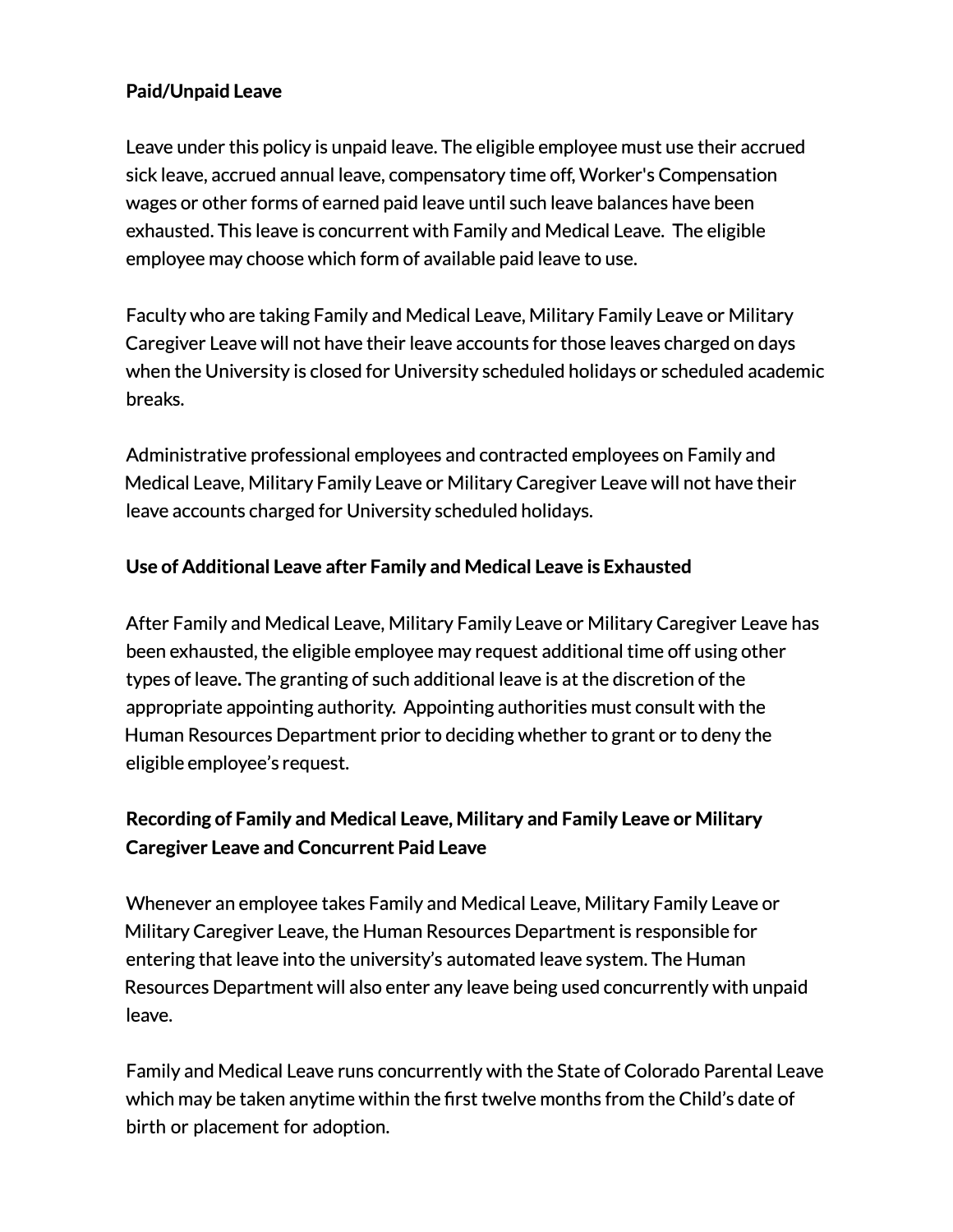### **Continuation of Benefits and Premiums**

Eligible employees who are receiving a University contribution to their benefits at the time that a period of Family and Medical Leave, Military Family Leave or Military Caregiver Leave begins shall continue to receive those contributions and benefits during those periods of leave, regardless of whether or not other types of leave are being used concurrently to provide pay. An eligible employee who is on Family and Medical Leave, Military Family Leave or Military Caregiver Leave and is using paid leave concurrently will continue to pay their portion of the insured benefits premiums out of payroll deductions. An eligible employee who is not being paid through the payroll system must pay for their portion of the insurance premium directly to the University payroll office.

## **Return from Family and Medical Leave, Military Family Leave or Military Caregiver Leave**

An eligible employee granted leave under this policy shall be returned to his or her same position, or a position of comparable pay and status, upon completion of the leave with the following exceptions:

- 1. An eligible employee whose employment is conditional upon having student status (e.g., a graduate assistant, or a student hourly employee) shall be returned to his or her former position or to a position of comparable pay and status, upon completion of the Family and Medical Leave only if his or her student status at the time of return qualifies him or her for his or her former employment status.
- 2. An eligible employee whose appointment has a specified ending date which is earlier than the completion of the leave or whose appointment would otherwise have terminated during the period of leave may not be entitled to reinstatement, in accordance with the provisions of the Family and Medical Leave Act. Departments and units must refer questions regarding the status of returning employees to the Human Resources Department.
- 3. Medical documentation of the fitness to return to work may be required by the supervisor in consultation with the Human Resources Department.
- 4. Any reason which would have resulted in the proper and lawful termination of the employment during the period of leave, other than the reason(s) for which Family and Medical Leave, Military Family Leave or Military Caregiver Leave was approved. Examples include (but are not limited to): termination as a final result of a disciplinary action; termination for lack of a necessary credential or license; or inability to perform one or more essential functions of the job.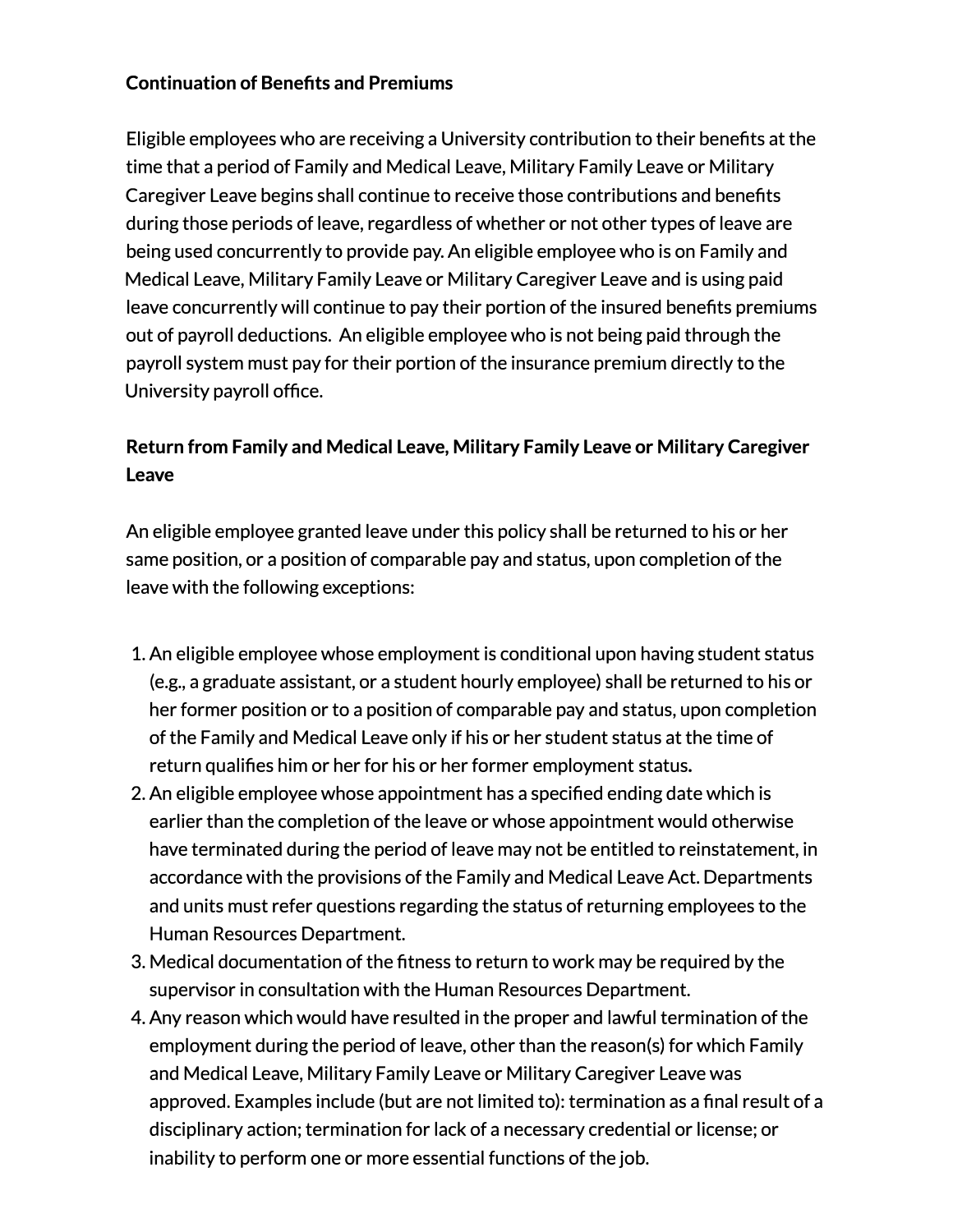### **Colorado Family Care Act**

The Colorado Family Care Act, provides for persons in civil union relationships and domestic partner relationships the same leave entitlements as prescribed under the Family and Medical Leave Act. Leave provided for under the Act does not increase the total amount of leave available to the employee because this leave must run concurrently with Family and Medical Leave. Eligible employees may use authorized paid leave concurrently with Colorado Family Care Act leave in order remain in a paid status.

Employees using leave under the Colorado Family Care Act are subject to the same advance notice of the need to use leave requirements as employees under the Family and Medical Leave policies.

### **Enforcement**

The University may not interfere with an eligible employee's FMLA rights or retaliate against someone for using or trying to use FMLA leave, opposing any practice made unlawful by the FMLA, or being involved in any proceeding under or related to the FMLA.

Any person may file a complaint against the University based on the administration of the Family and Medical Leave Act by contacting the United States Department of Labor, Hour and Wage Division or by referring to their website **https://www.dol.gov /whd/howtofilecomplaint.htm,** or may bring a private lawsuit against the University. The FMLA does not affect any federal or state law prohibiting discrimination or supersede any state or local law or collective bargaining agreement that provides greater family or medical leave rights.

## **RESPONSIBILITIES:**

The Department of Human Resources administers this policy.

## **RELATED LAWS, POLICIES & PROCEDURES:**

Family and Medical Leave Act of 1993 and later amendments Colorado Family Care Act CRS 8-13.3-200 et seq. Colorado Civil Union Act; CRS 14-15-100 et seq.

## **FORMS AND TOOLS**

Please see the Human Resources Department for applicable forms.